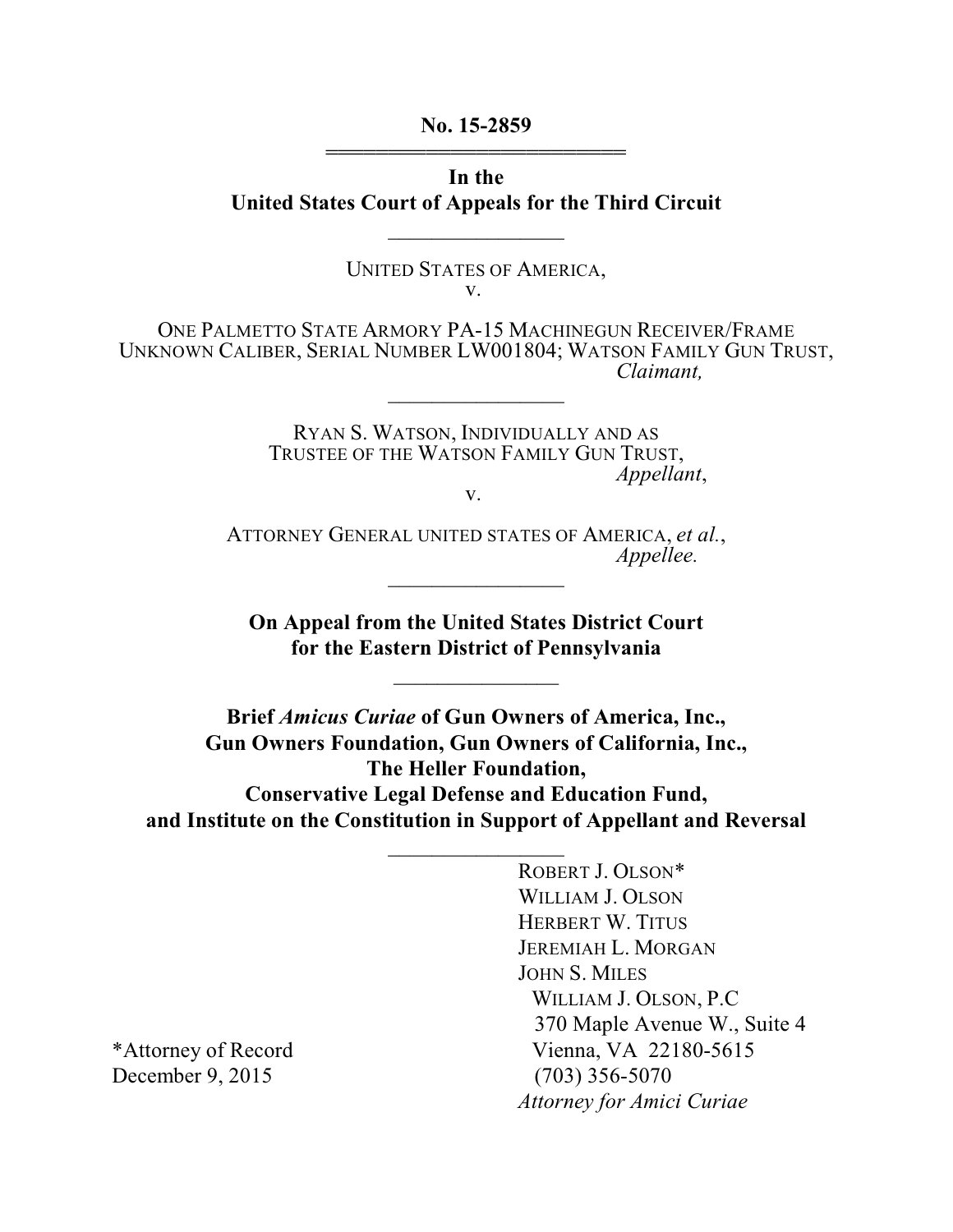#### **CORPORATE DISCLOSURE STATEMENT**

Pursuant to Federal Rules of Appellate Procedure 26.1 and 29(c), and 3rd Circuit Rule 26.1.1, it is hereby certified that *amici curiae* Gun Owners of America, Inc., Gun Owners Foundation, Gun Owners of California, Inc., The Heller Foundation, and Conservative Legal Defense and Education Fund are nonstock, nonprofit corporations, have no parent companies, and no person or entity owns them or any part of them. *Amicus curiae* Institute on the Constitution is not a publicly traded corporation, nor does it have a parent company which is a publicly traded corporation.

> /s/ Robert J. Olson Robert J. Olson Attorney of Record for *Amici Curiae*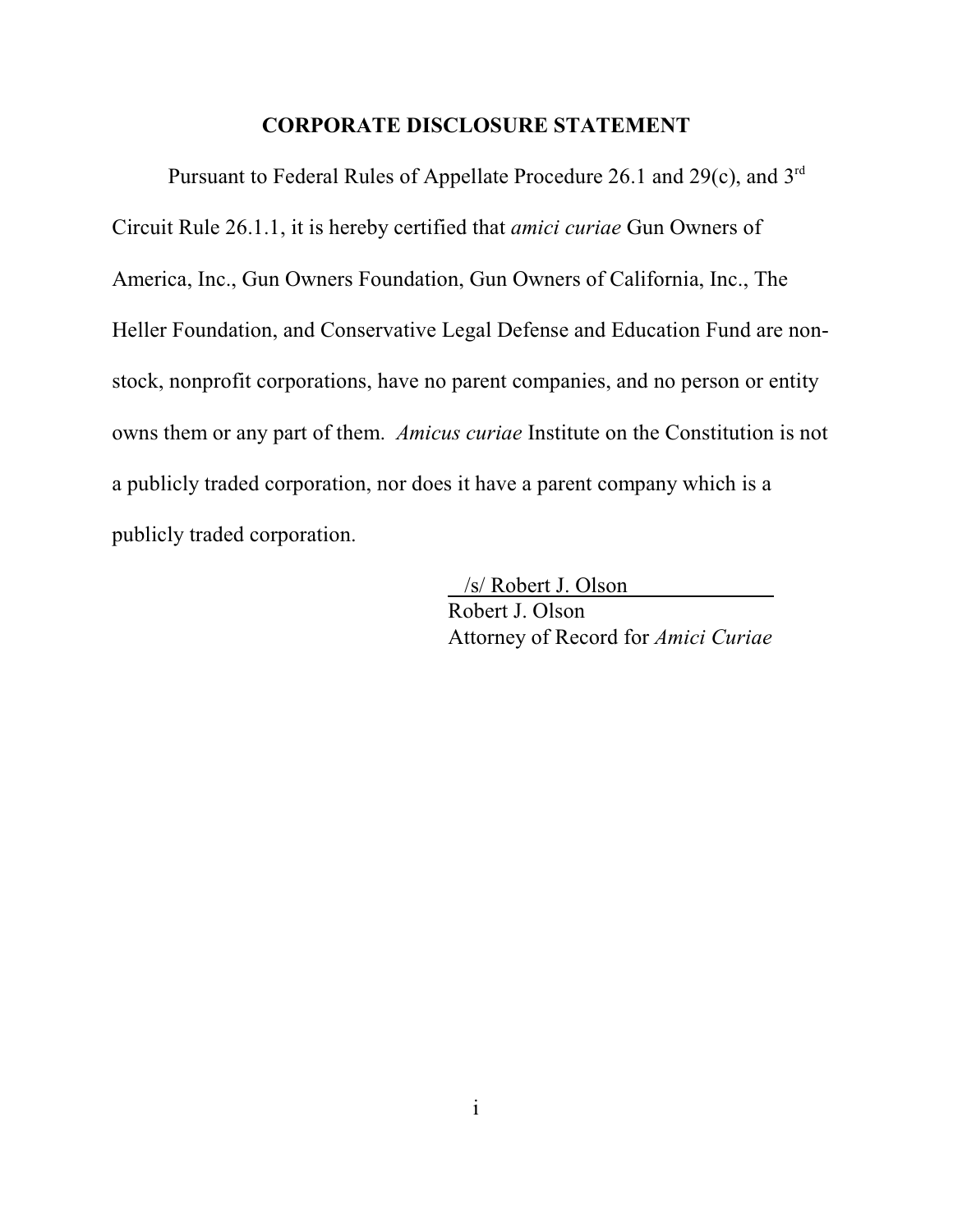# **TABLE OF CONTENTS**

|                | Page                                                                                                                                                                                |
|----------------|-------------------------------------------------------------------------------------------------------------------------------------------------------------------------------------|
|                |                                                                                                                                                                                     |
|                |                                                                                                                                                                                     |
| Argument       |                                                                                                                                                                                     |
| $\mathbf{I}$ . | THE DISTRICT COURT WRONGLY TREATED APPELLANT'S CLAIM AS                                                                                                                             |
|                | A <sub>1</sub><br>Marzzarella Misrepresented the Authorities Relied Upon to                                                                                                         |
|                | <b>B.</b>                                                                                                                                                                           |
| $\Pi$ .        | THE DISTRICT COURT FALSELY CLAIMS THAT MACHINEGUNS ARE<br>DANGEROUS AND UNUSUAL WEAPONS, WHEN REALLY THEY ARE THE<br>LINEAL DESCENDANTS OF FOUNDING-ERA FIREARMS. 12                |
| III.           | THIS COURT SHOULD DETERMINE THAT MACHINEGUNS ARE WITHIN<br>THE SCOPE OF THE SECOND AMENDMENT, AND SHOULD NOT APPLY<br><b>MARZZARELLA'S INTEREST-BALANCING TEST TO SIDESTEP THAT</b> |
|                |                                                                                                                                                                                     |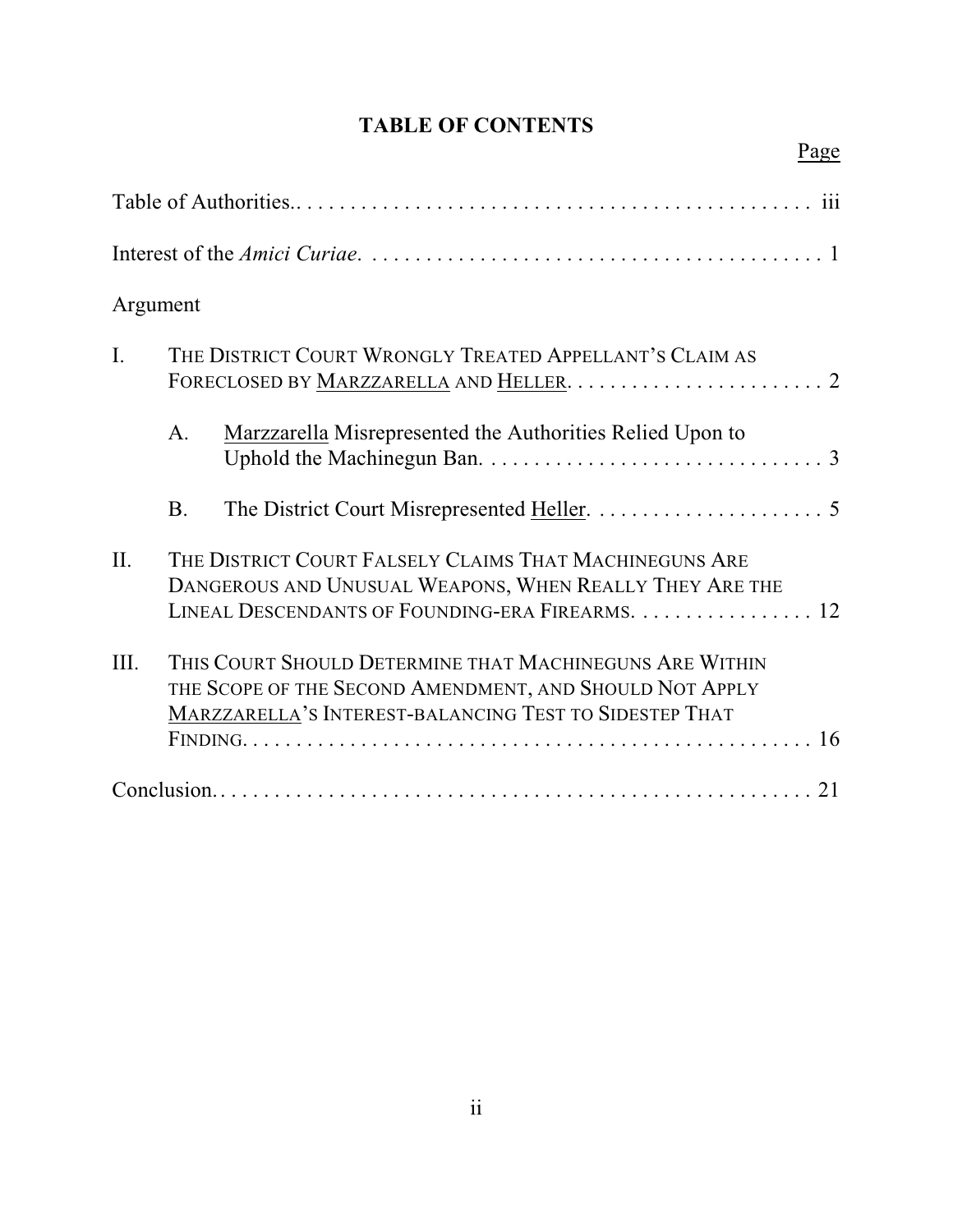# **TABLE OF AUTHORITIES**

| Page                                                                    |
|-------------------------------------------------------------------------|
| <b>HOLY BIBLE</b>                                                       |
|                                                                         |
| <b>U.S. CONSTITUTION</b>                                                |
|                                                                         |
| <b>STATUTES</b>                                                         |
|                                                                         |
| <b>CASES</b>                                                            |
|                                                                         |
| District of Columbia v. Heller, 554 U.S. 570 (2008). 2, passim          |
|                                                                         |
| Harris v. Silvester, 41 F. Supp. 3d 927 (E.D. Cal. 2014). 18, 20        |
|                                                                         |
|                                                                         |
| Parker v. District of Columbia, 478 F.3d 370 (D.C. Cir. 2007). 8, 9     |
| Peruta v. San Diego, 678 F. Supp. 2d 1046 (S.D. Cal. 2010) 18           |
|                                                                         |
|                                                                         |
|                                                                         |
| <b>MISCELLANEOUS</b>                                                    |
| B. Canfield, "The First Garands," American Rifleman, August 22, 2011 13 |
| G.L. Carter, Ph.D., An Encyclopedia of History, Politics, Culture,      |
|                                                                         |
|                                                                         |
|                                                                         |
| "M1 Garand .30 Caliber Semi-automatic Rifle: Principal Rifle            |
|                                                                         |
| B. Wexler, 50 Guns that Changed America: An Illustrated Guide           |
|                                                                         |
| Yuri Suhl, ed., They Fought Back (N.Y.: Paperback Library,              |
|                                                                         |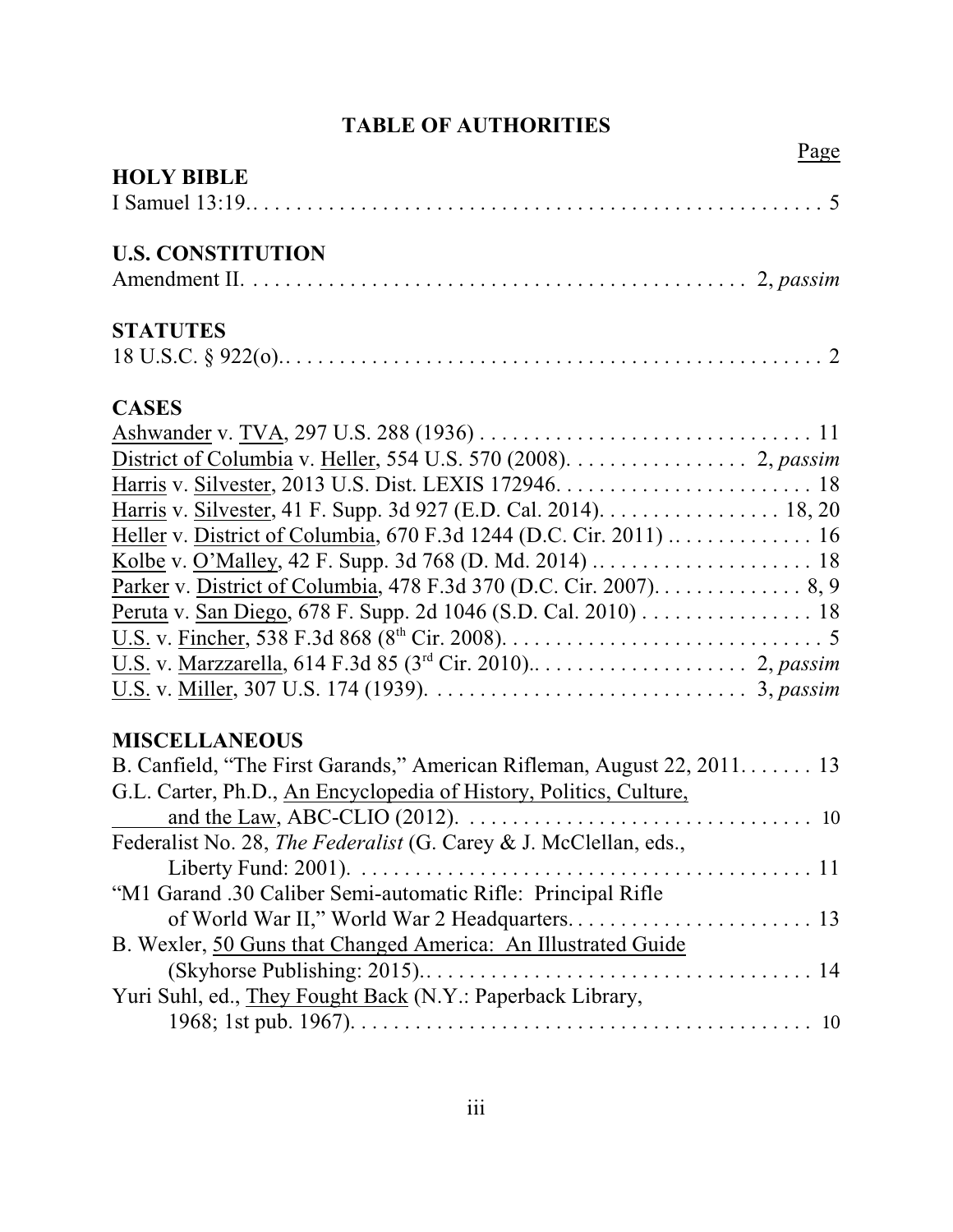### **INTEREST OF** *AMICI CURIAE*<sup>1</sup>

Gun Owners of America, Inc., Gun Owners Foundation, Gun Owners of California, Inc., The Heller Foundation, and Conservative Legal Defense and Education Fund are nonprofit organizations, and each is exempt from federal taxation under sections  $501(c)(3)$  or  $501(c)(4)$  of the Internal Revenue Code. Institute on the Constitution is an educational organization. Each of the *amici* is dedicated, *inter alia*, to the correct construction, interpretation, and application of law.

<sup>&</sup>lt;sup>1</sup> All parties have consented to the filing of this brief *amicus curiae*. No party's counsel authored the brief in whole or in part. No party or party's counsel contributed money that was intended to fund preparing or submitting the brief. No person other than these *amici curiae*, their members or their counsel contributed money that was intended to fund preparing or submitting this brief.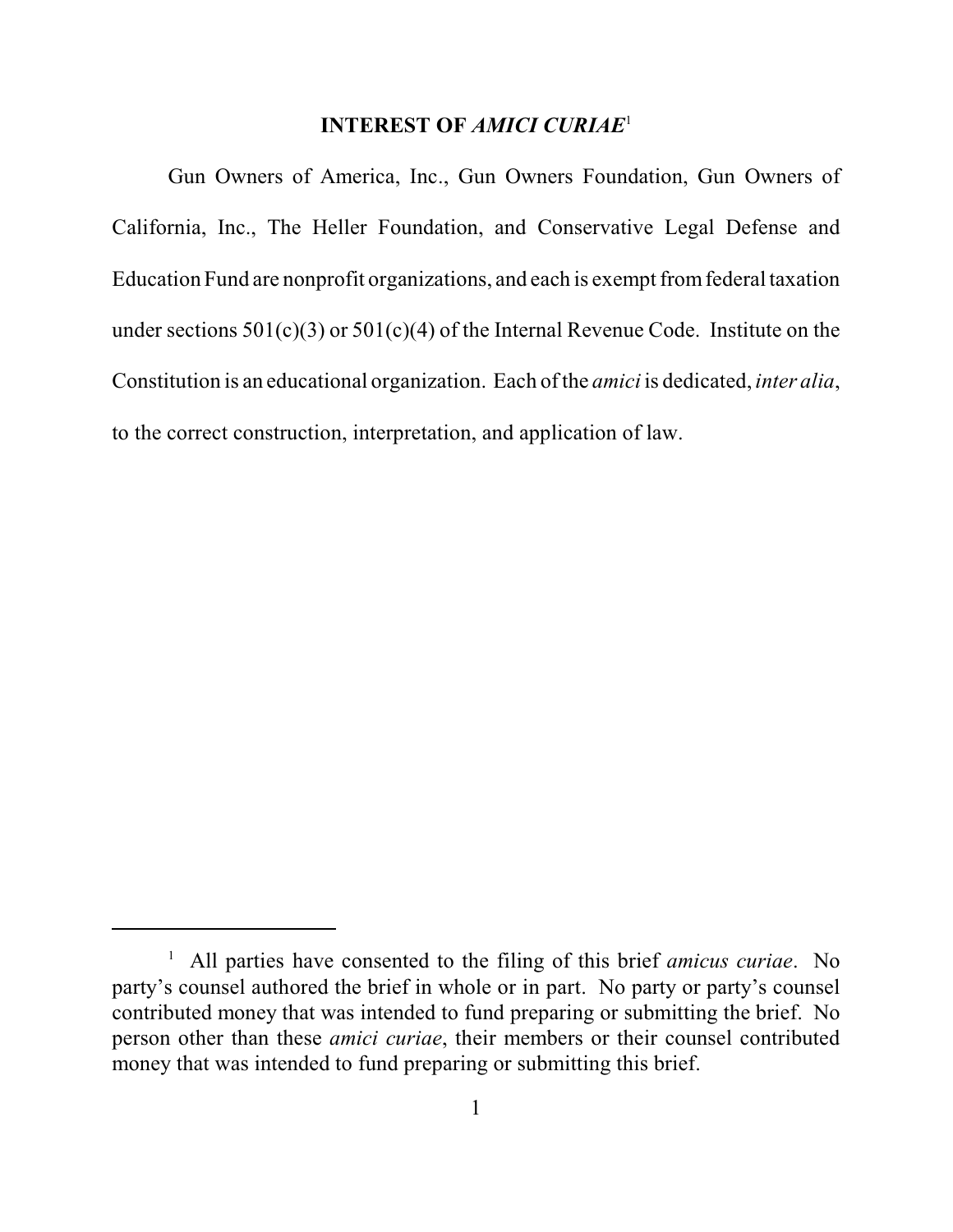#### **ARGUMENT**

## **I. THE DISTRICT COURT WRONGLY TREATED APPELLANT'S CLAIM AS FORECLOSED BY MARZZARELLA AND HELLER.**

The district court below stated that "Heller held and ... our Court of Appeals made pellucid in Marzzarella ... that '...the Second Amendment does not protect' possession of machine guns in the home." U.S. v. One Palmetto States Armory PA-15 Machinegun Receiver/Frame ("Palmetto"), 2015 U.S. Dist. LEXIS 95302, \*44-45, 47 (E.D. Penn. 2015). Consequently, "[b]ecause the Second Amendment does not protect machine gun possession, Watson's facial challenge to Section 922(o) and the NFA must fail." *Id.* at 48.

Marzzarella<sup>2</sup> may have said as much as the District Court stated, but Heller<sup>3</sup> said no such thing. Rather, Heller confirmed that the Second Amendment secures a right of the People to possess the arms necessary for self-defense and a citizens militia in defense against tyranny. Heller at 581, 598. Marzzarella's *dictum* about machineguns was ill-advised and erroneous. Additionally, the rest of the Marzzarella opinion was so wrongly decided and so blatantly conflicts with Heller and with the Second Amendment's unambiguous text that it lacks any persuasive authority — to

<sup>&</sup>lt;sup>2</sup> U.S. v. Marzzarella, 614 F.3d 85 ( $3<sup>rd</sup>$  Cir. 2010).

 $3$  District of Columbia v. Heller, 554 U.S. 570 (2008).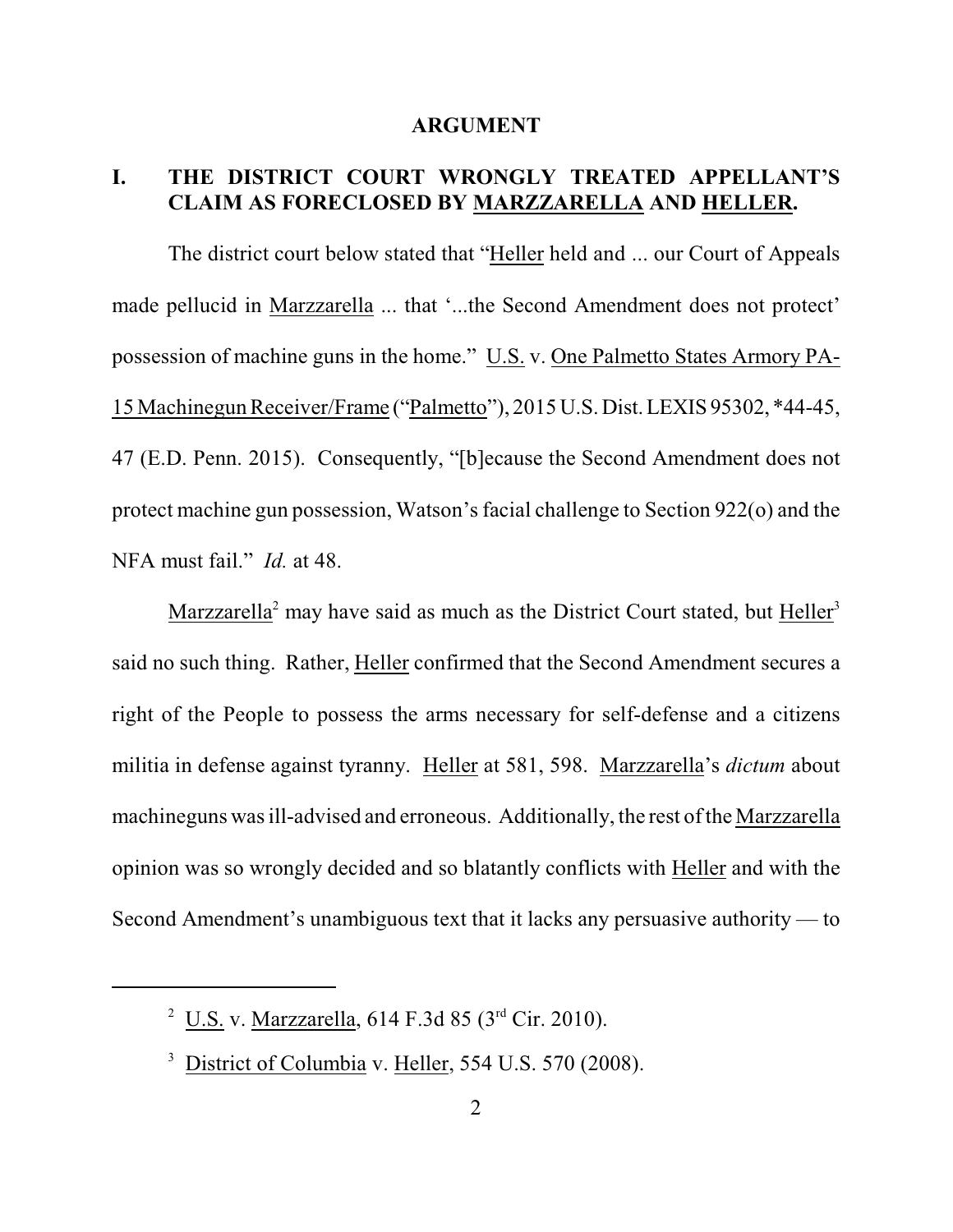say nothing of precedential authority that would make it binding upon this Court, the district court, or any other court.

### **A. Marzzarella Misrepresented the Authorities Relied Upon to Uphold the Machinegun Ban.**

The Marzzarella panel erroneously claimed that "the Supreme Court has made clear the Second Amendment does not protect ... [p]ossession of machine guns or short-barreled shotguns...." Marzzarella at 94. As authority for this claim, the panel cited two cases, one purportedly governing short-barreled shotguns, and the other governing machineguns. Neither source supports the proposition that Marzzarella claimed.

As to short-barreled shotguns, the Marzzarella panel cited U.S. v. Miller, 307 U.S. 174 (1939), claiming that Miller "h[eld] that short-barreled shotguns are unprotected." Marzzarella at 94. Miller says no such thing. Instead, Miller stated that:

[**i]n the absence of any evidence** tending to show that possession or use of a [short-barreled shotgun] **at this time** has some reasonable relationship to the preservation or efficiency of a well regulated militia, **we cannot say** that the Second Amendment guarantees the right to keep and bear [a short-barreled shotgun]. Certainly it is not within judicial notice that this weapon is any part of the ordinary military equipment or that its use could contribute to the common defense. [*Id*. at 178 (emphasis added).]

3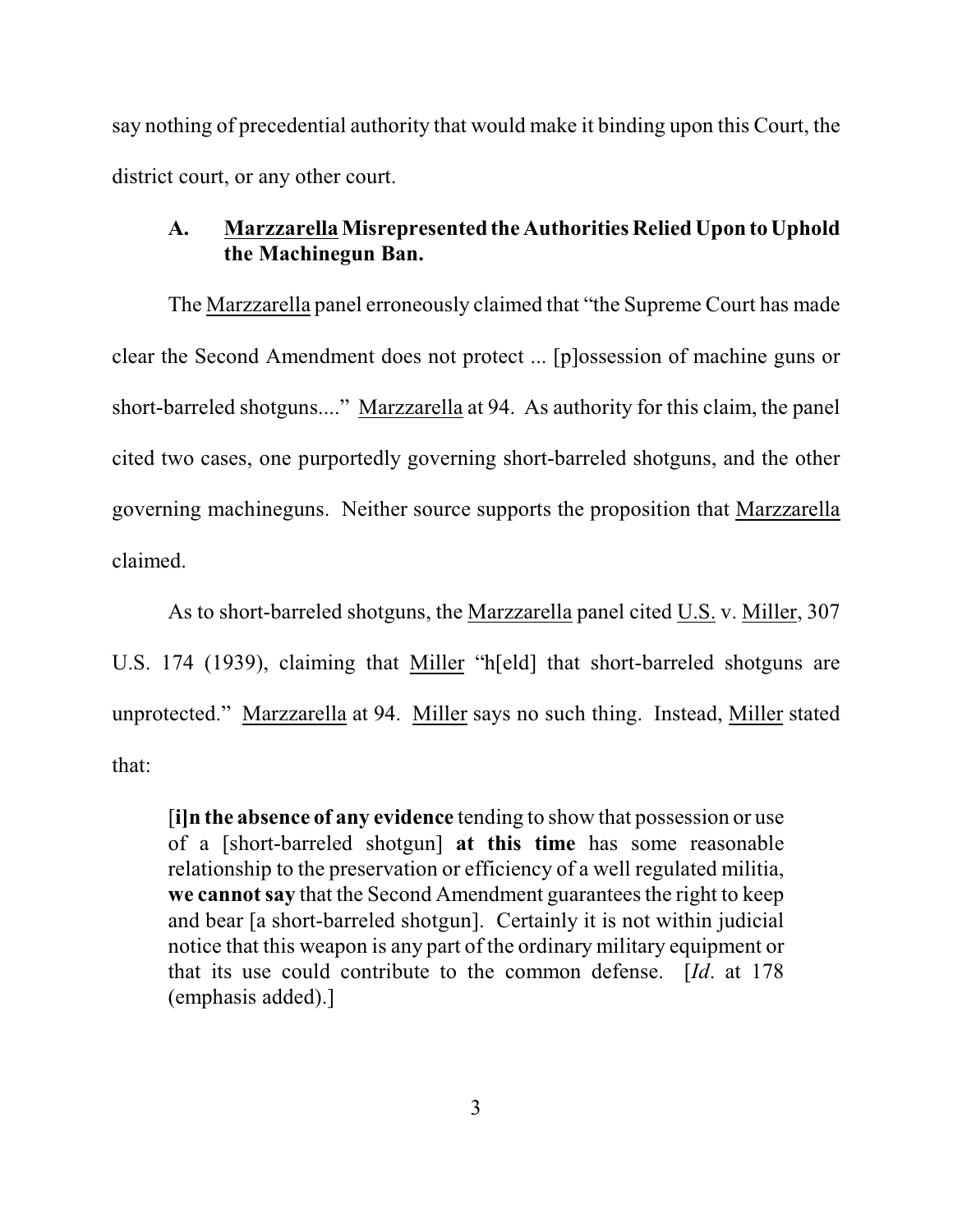There is a vast difference between not being able to say that something is so, and saying that something is **not** so. This distinction apparently eluded the Marzzarella panel. Only by ignoring Miller's prefatory phrase — "in the absence of any evidence" — could the Marzzarella panel arrive at the conclusion that Miller actually held that "short-barreled shotguns are unprotected." *See* Appellant's Brief at 13.

As Justice Scalia noted in Heller, the Miller case was highly unusual in that the "defendants made no appearance ... neither filing a brief nor appearing at oral argument; the Court heard from no one but the Government...." Heller at 623. Without a complete record, then, the Court was unable to decide that short-barreled shotguns were protected arms. But that in no way means the opposite, as the Marzzarella panel assumed, that the Miller Court denied that short-barreled shotguns are protected arms.

Indeed, by its qualifying language — "at this time" — the Supreme Court put future courts on notice that the record in Miller was unusually sparse, and future challenges would be needed to resolve, based on evidence, whether short-barreled shotguns are indeed protected arms, suitable for citizen self-defense and for the ultimate Second Amendment purpose of defense against government, should it become tyrannical.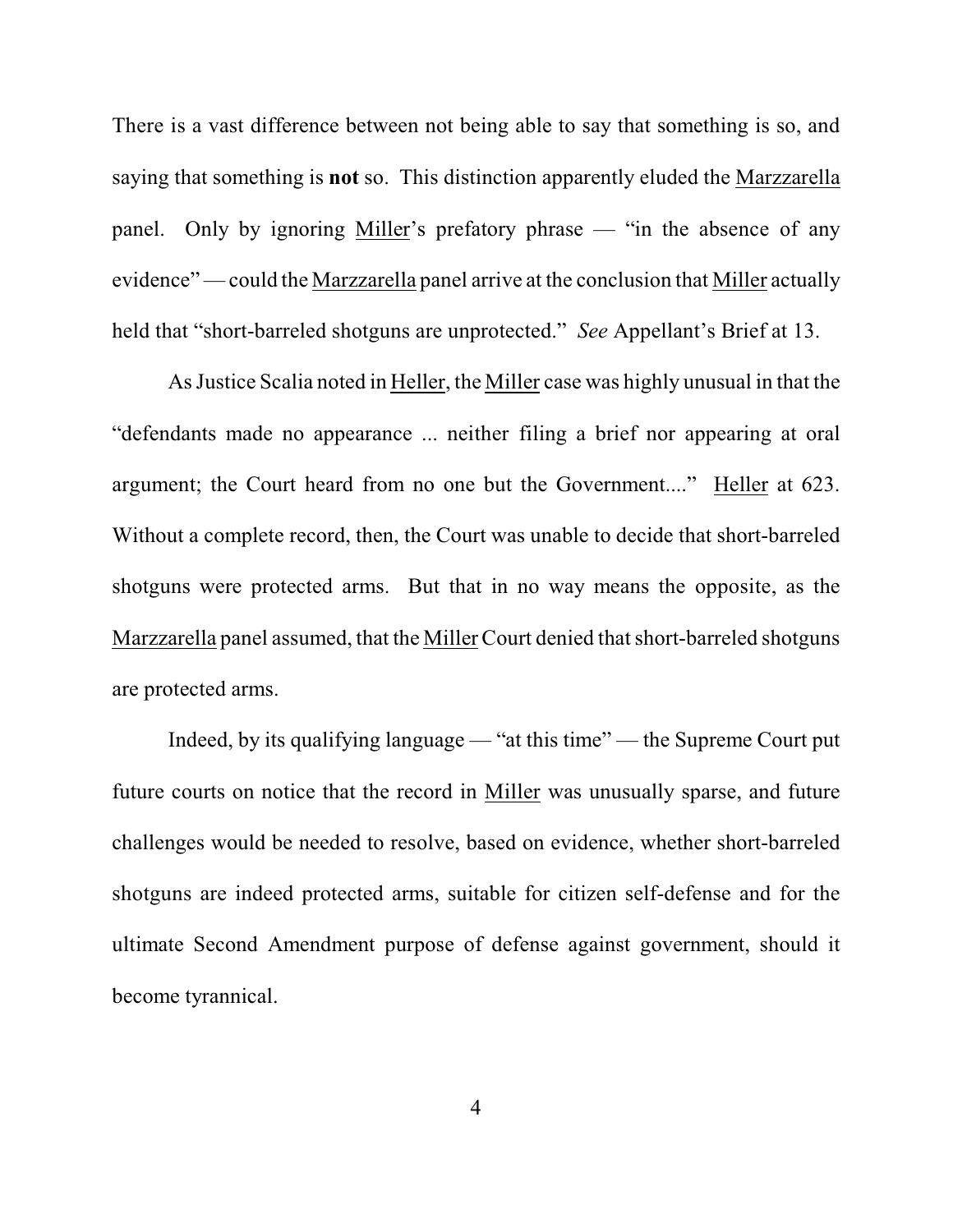In addition to its erroneous reliance on Miller, the Marzzarella panel also mistakenly claimed that "the Supreme Court has made clear" that machineguns are not protected arms. For that proposition, Marzzarella cited neither Miller, nor Heller, nor any other Supreme Court case, but rather a case from the U.S. Court of Appeals for the Eighth Circuit —  $\underline{U.S.}$  v. Fincher, 538 F.3d 868, 874 (8<sup>th</sup> Cir. 2008). Marzzarella at 94-95. It does not take a lawyer to recognize that Eighth Circuit opinions do not constitute binding Supreme Court precedent. One would think that if the Supreme Court had ever held that machineguns are outside the scope of the Second Amendment, the Marzzarella panel would have cited such Supreme Court language. The fact that the panel did not do so is fairly good evidence that no such holding exists and, indeed, *amici* are aware of no such holding.

#### **B. The District Court Misrepresented Heller.**

The district court assumed that Heller foreclosed the argument that machineguns are protected "arms" under the Second Amendment. Palmetto at 44-45. To the contrary, Heller stands for precisely the opposite proposition. Indeed, Heller ruled that "the Second Amendment extends, prima facie, to all instruments that constitute bearable arms...." Heller at 582. Since the fully automatic M-16 at issue in this case is clearly a "bearable arm," then under Heller it is *prima facie* protected by the Second Amendment. In order to reach the contrary conclusion, that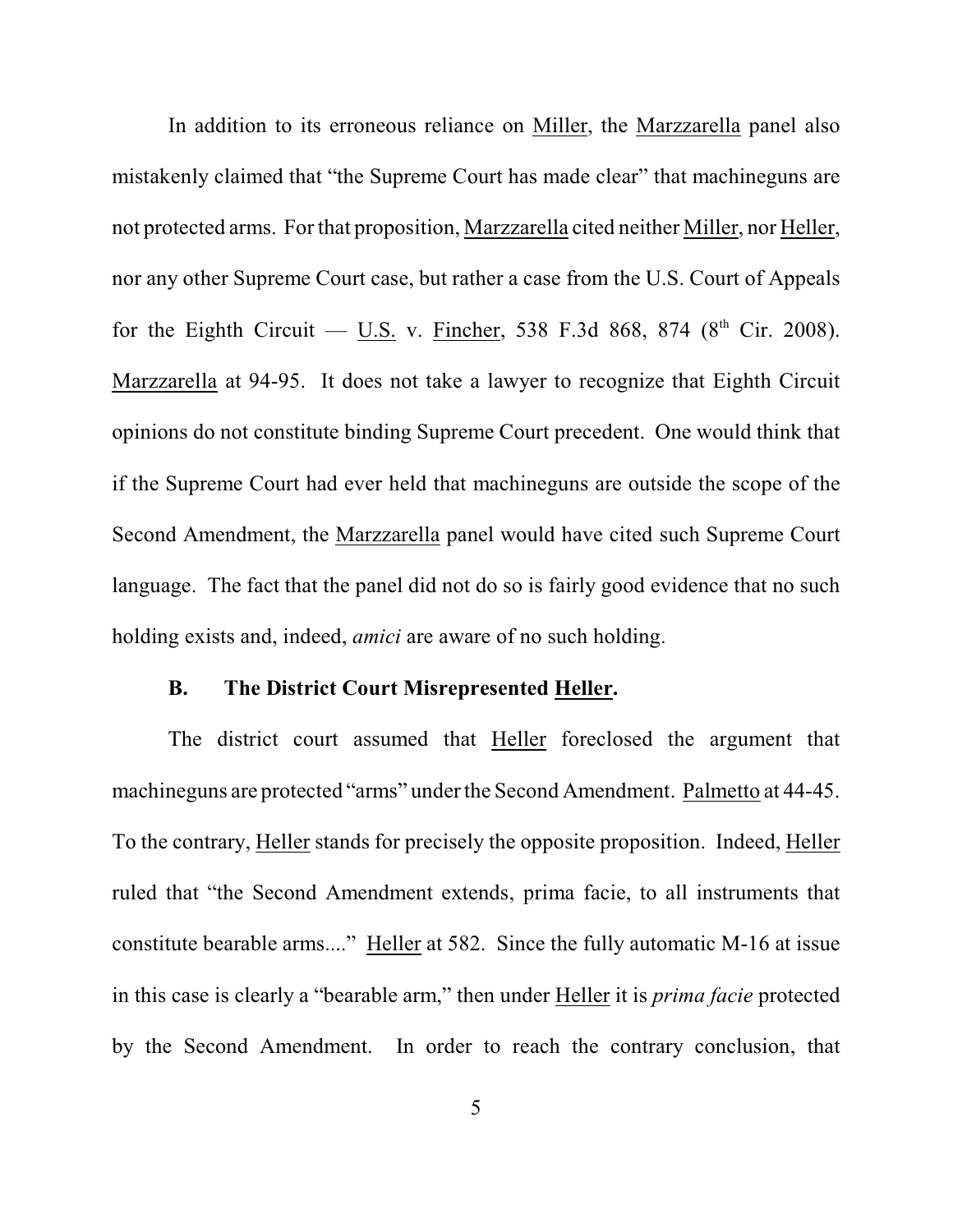presumption must be rebutted. Nothing in Heller ever rebutted the presumption, nor has any other Supreme Court case, before or since.

To fill in the gaping holes left by the Marzzarella *dictum* on machineguns, the district court below cobbled together fragments and *dicta* from Heller. The district court first asserted that the Second Amendment right is "not unlimited," that there may be various "presumptively lawful regulatory measures," that some "longstanding prohibitions" may be constitutional, and that the right does not apply to "dangerous and unusual weapons." *Id.* at 41-42. Following this recitation of Heller *dicta*, the district court (i) noted that Marzzarella (not Heller) "link[ed] 'presumptively lawful regulators' [sic] with restrictions on dangerous and unusual weapons," (ii) labeled the machinegun ban as the former and machineguns themselves as the latter, and finally (iii) concluded that machineguns are "exceptions to the Second Amendment guarantee." *Id.* at 44-45.

The district court then claimed "Heller held ... [t]he ban on machine guns outside the purely military context, like the felon dispossession statutes, is 'presumptively lawful....'" *Id.* at 47. The district court alleged that Heller created a "distinction between arms 'in common use' [which are] under Second Amendment protection and 'those weapons useful in warfare' — including machine guns which fall outside the Amendment's protection." *Id.* at 48. But Heller never said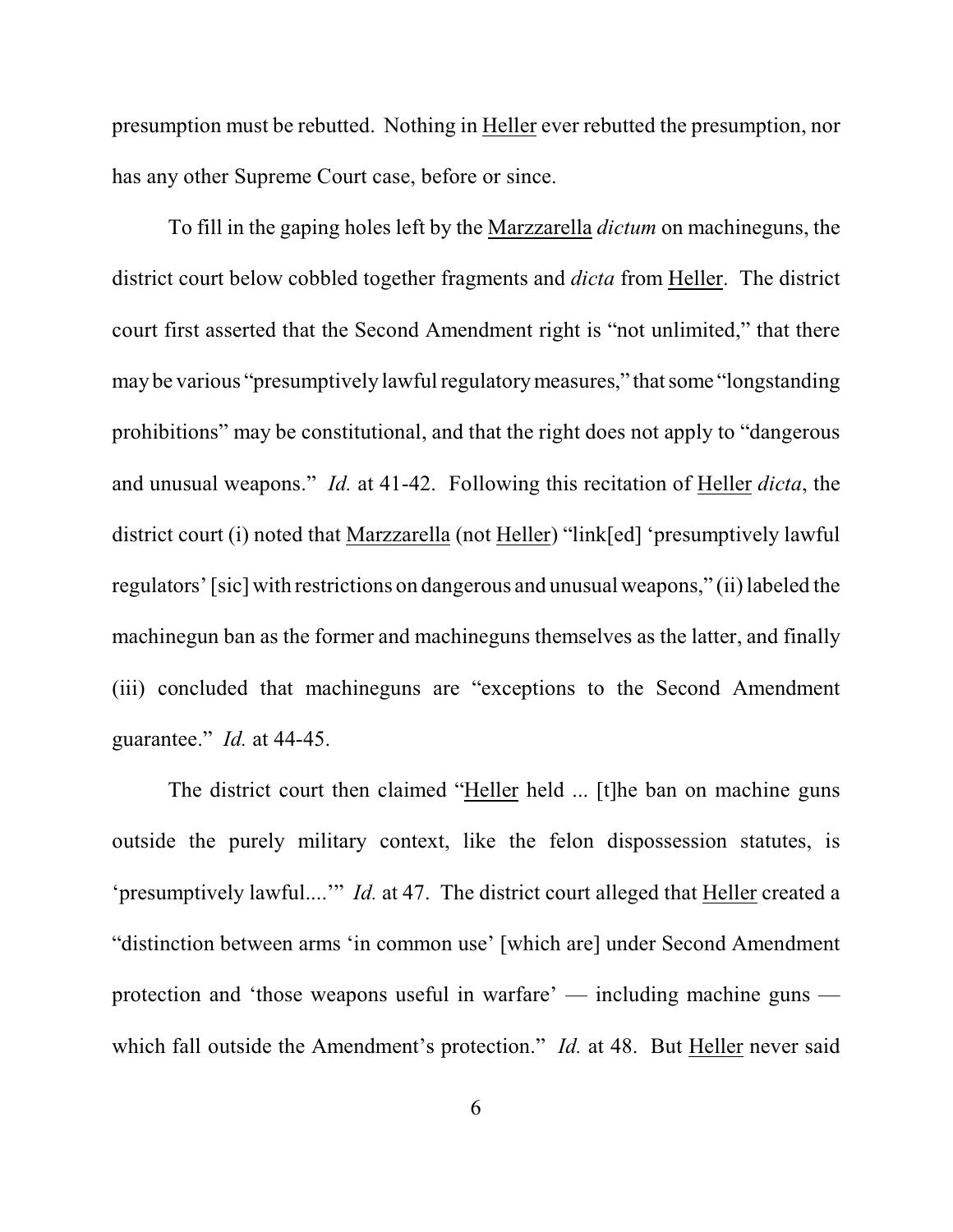that. In fact, Heller said just the opposite. Heller rejected the idea that Miller "'turned ... on the basic difference between the military and nonmilitary use and possession of guns,'" concluding that "the words of the [Miller] opinion prove otherwise." *Id.* at 622.

The district court asserted that the snippets it drew from Heller demonstrate that machineguns are outside the scope of the Second Amendment. The full Heller discussion on this point admittedly could be more clear, but really it provides more support for precisely the opposite conclusion from that reached by the district court. Heller's complete analysis of Miller reveals the point the Heller Court was making:

Read in isolation, *Miller*'s phrase "part of ordinary military equipment" could mean that **only those weapons useful in warfare** are protected. That would be a startling reading of the opinion, since it would mean that the National Firearms Act's restrictions on machineguns (not challenged in *Miller*) might be unconstitutional, machineguns being useful in warfare in 1939. We think that *Miller*'s "ordinary military equipment" language must be read in tandem with what comes after: "[O]rdinarily when called for [militia] service [able-bodied] men were expected to appear bearing arms supplied by themselves and of the kind in common use at the time." *...* The traditional militia was formed from a pool of men bringing arms "in common use at the time" for lawful purposes like self-defense. "**In the colonial and revolutionary war era, [small-arms] weapons used by militiamen and weapons used in defense of person and home were one and the same.**" *...* Indeed, that is precisely the way in which the *Second Amendment's* operative clause furthers the purpose announced in its preface. [*Id*. at 624-25 (emphasis added).]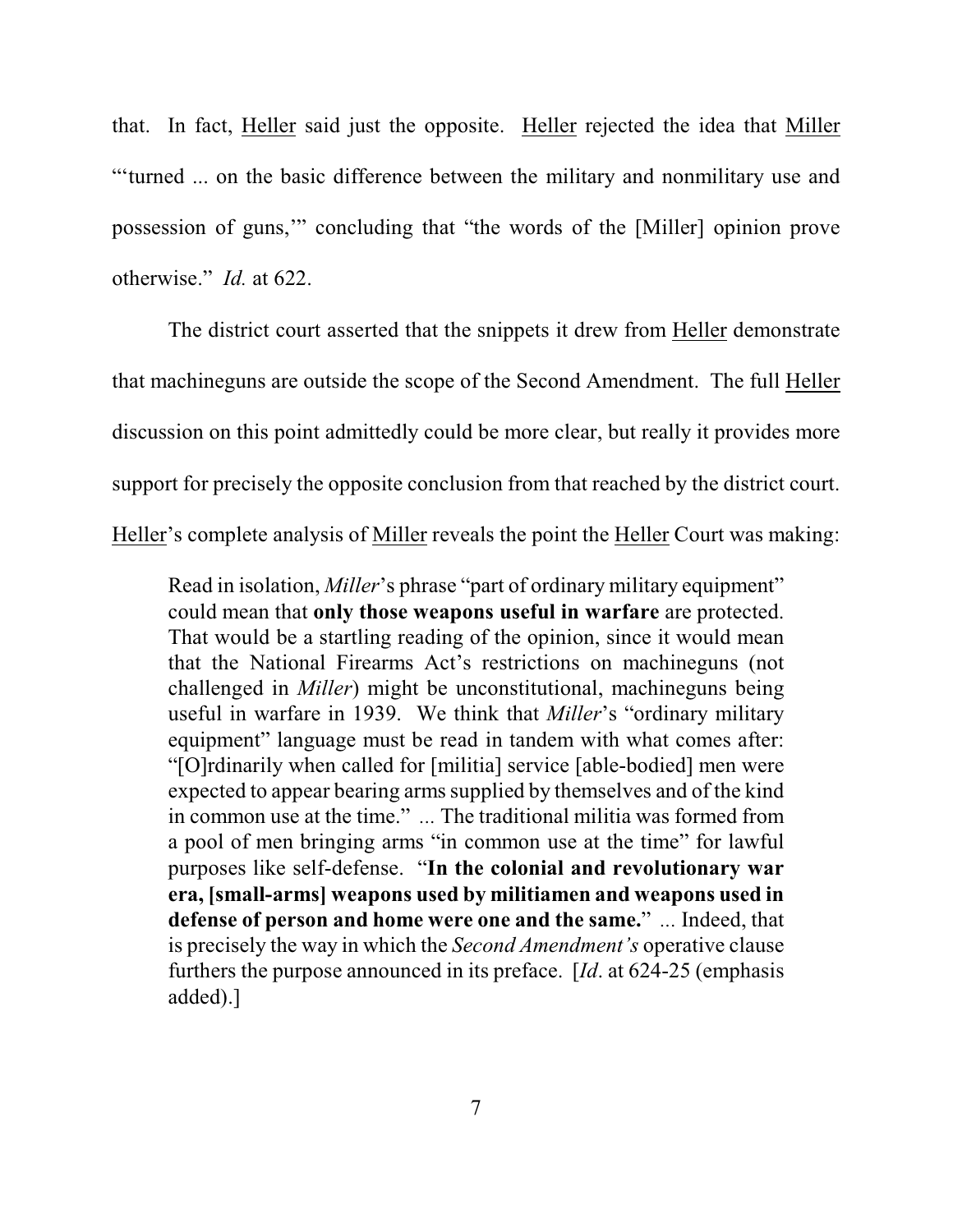Neither Miller nor Heller ruled that "ordinary military equipment" like an M-16 is **not** protected by the Second Amendment. Rather, a fair reading of Heller would support the proposition that such ordinary military equipment **is** protected and, further, that it is **not the only type** of arm that is protected.<sup>4</sup> Indeed, Heller notes that in the founding era, the same weapons were used for militia service in defense of the "free State," for private self-defense, and even for hunting, and other purposes. Heller explained that the Second Amendment protects **more than ordinary military equipment**, and it is a "startling reading" of Heller to twist the passage to support the opposite proposition, as the district court does.

In Miller, the Supreme Court stated that weapons which are "part of the ordinary military equipment" are the sorts protected by the Second Amendment. 307 U.S. at 178. Under that Miller test, as understood by Judge Silberman in his opinion for the D.C. Circuit (in the Parker<sup>5</sup> case that became the Heller case in the Supreme

This reading of the D.C. Circuit is not just the position of these *amici*, it was <sup>4</sup> also the position advanced by then-Solicitor General Paul D.Clement before the U.S. Supreme Court. In his *amicus* brief in Heller, the Solicitor General stated "because automatic rifles like the **M-16** are now standard-issue military weapons for rank-andfile soldiers, the court's reference to the **'lineal descendant[s]'** of the weapons used in Founding-era militia operations ... **on its face would cover machineguns**...." D.C. v. Heller, U.S. *amicus* brief at 22 (Jan. 11, 2008) (emphasis added). <http://goo.gl/VDEMMX>.

<sup>&</sup>lt;sup>5</sup> Parker v. District of Columbia, 478 F.3d 370 (D.C. Cir. 2007).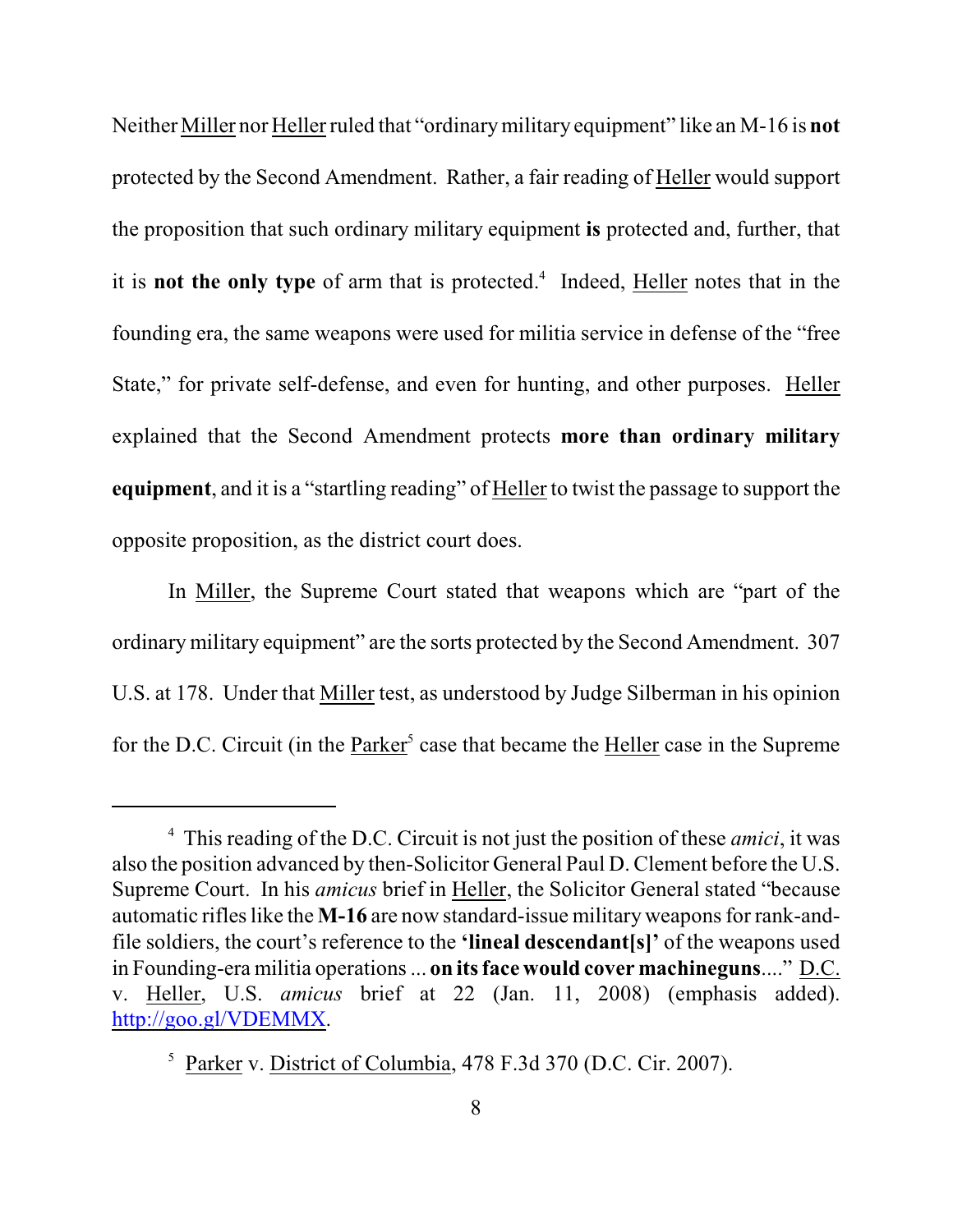Court), machineguns would seem to fall within the definition of protected "arms." Judge Silberman stated "[t]he modern handgun — and for that matter the rifle and long-barreled shotgun — is undoubtedly quite improved over its colonial-era predecessor, but it is, after all, a **lineal descendant of that founding-era weapon, and it passes** *Miller's* **standards**." Parker at 398 (emphasis added). *See also* Section II, *infra*.

Later, Heller addressed an argument about the scope of the Second Amendment, based on an assumption that M-16 rifles may be banned:

It may be objected that **if** weapons that are most useful in military service — M-16 rifles and the like — **may be banned**, then the Second Amendment right is completely **detached** from the **prefatory clause**. But as we have said, the conception of the militia at the time of the Second Amendment's ratification was the body of all citizens capable of military service, who would bring the sorts of lawful weapons that they possessed at home to militia duty. It may well be true today that a militia, to be as effective as militias in the  $18<sup>th</sup>$  century, **would require sophisticated arms** that are **highly unusual** in society at large. Indeed, it may be true that no amount of small arms could be useful against modern-day bombers and tanks. But the fact that **modern developments** have limited the **degree of fit** between the prefatory clause and the protected right **cannot change our interpretation of the right.** [Heller at 627-28 (emphasis added).]<sup>6</sup>

 $6$  Of course, there is a big difference between "presupposing" a ban on M-16 rifles in order to address a different argument, and "ruling" that they may be banned.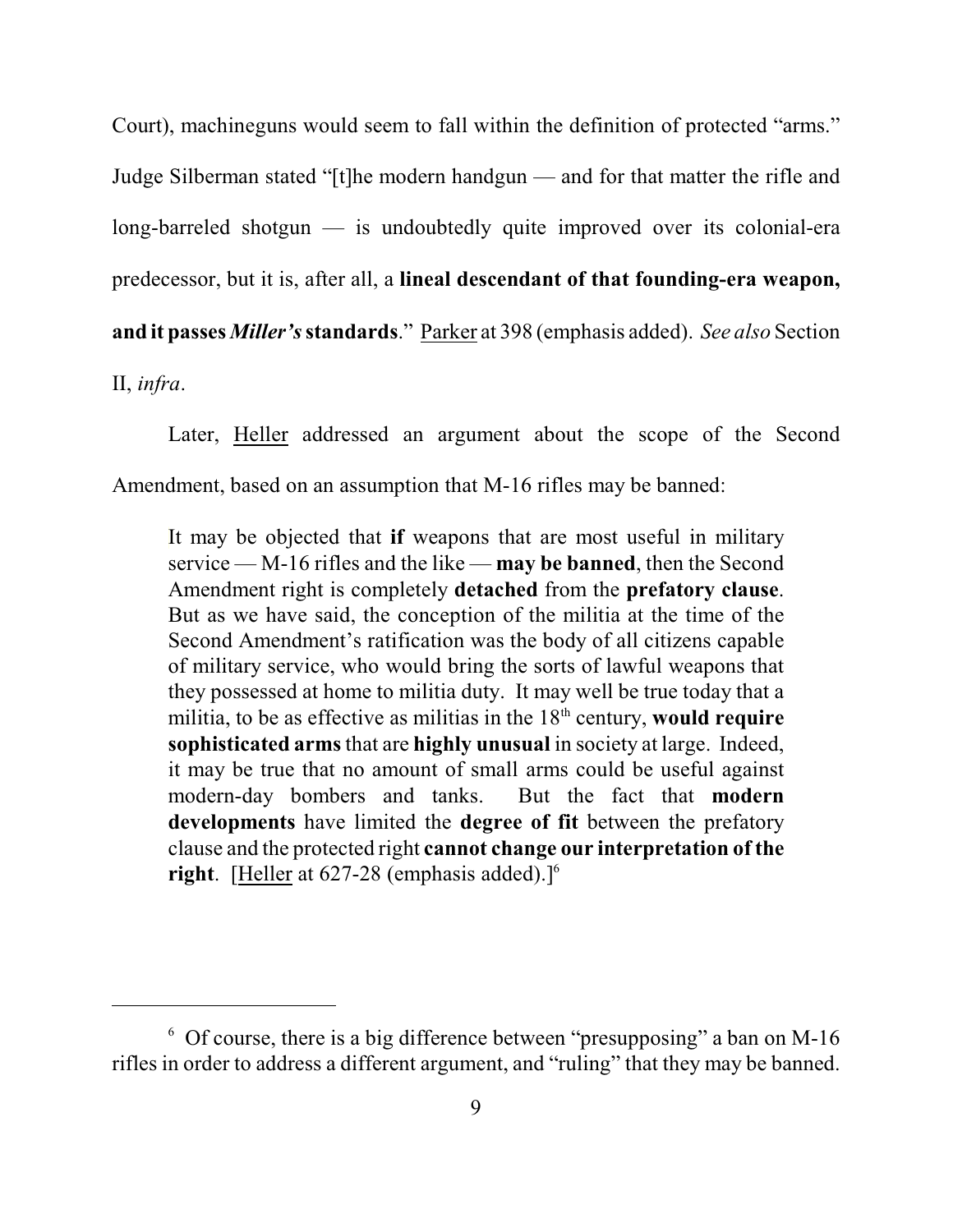Although this passage is far from a model of clarity, Heller seems to indicate that private ownership of M-16 rifles provides a better "degree of fit" with the militia prefatory clause than does a ban on their ownership. Further, even though military rifles cannot stop tanks and planes, they are no less needed by a citizen militia to resist tyranny and, therefore, are protected by the Second Amendment.<sup>7</sup> The fact that a fully automatic rifle used by the military is allegedly "highly unusual" in civilian hands today (solely because it has been virtually banned by the government) does not cause it to lose its protection as an "arm" under the Second Amendment. Indeed, if post-1986 machineguns like the M-16 were not banned under federal law, there is no

 $\frac{1}{1}$  In no way did Justice Scalia's comment about the lack of utility of small arms resisting bombers and tanks indicate that small arms are not the mainstay of an effective militia organized to resist tyranny. Indeed, no weapon that has ever been made has been useful for all purposes. A historical constant, though, is that those in power who were tyrants, or who sought to be tyrants, have sought to limit the weapons owned by the people over whom they rule. For a time, the children of Israel were not allowed to have blacksmiths who could fashion weapons against the Philistines. *See* I Samuel 13:19. Shogun Toyotomi Hideyoshi issued an edict in the 16<sup>th</sup> century that "[t]he people in the various provinces are strictly forbidden to have in their possession any swords, short swords, bows, spears, firearms or other arms. The possession of unnecessary implements ... tends to foment uprisings." G.L. Carter, Ph.D., An Encyclopedia of History, Politics, Culture, and the Law, ABC-CLIO (2012). During World War II, the importance of small arms was demonstrated in the Warsaw Ghetto, where hundreds of Jewish families were reported to have had fewer than a dozen handguns among them, yet they were able to frustrate well-armed Nazi troops. *See generally* Yuri Suhl, ed., They Fought Back (N.Y.: Paperback Library, 1968; 1st pub. 1967). Indeed, in 1776 few Englishmen imagined that a ragtag group of disorganized colonists could engage the British Empire in war and emerge victorious.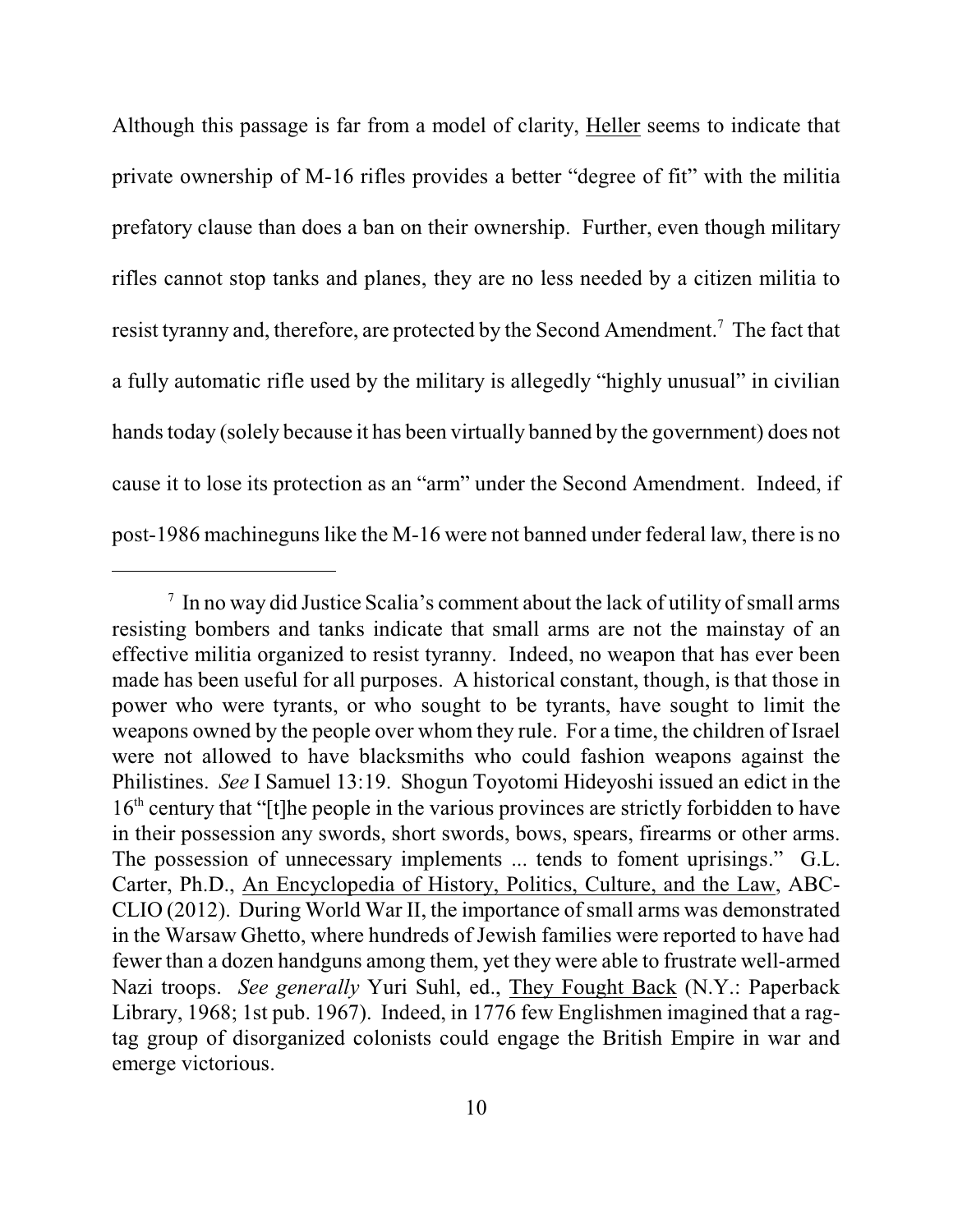doubt that hundreds of thousands, if not millions, of Americans would have chosen to purchase M-16s instead of their AR-15s — the M-16's neutered semi-automatic cousin.

The common-use test cannot override the text of the Second Amendment, whose purpose is to preserve a "free State" by securing to the people the ability to take up effective arms against a tyrant. Alexander Hamilton understood that the federal government could become tyrannical, and the people's need to be able to defend themselves was essential: "If the representatives of the people betray their constituents, there is then no resource left but in the exertion of that original right of self-defence, which is paramount to all positive forms of government...." Federalist No. 28, *The Federalist* at 138 (G. Carey & J. McClellan, eds., Liberty Fund: 2001).

Finally, the district court fails to mention that immediately after its reference to fully automatic weapons, the Heller Court stated that "we do not undertake an exhaustive historical analysis today of the full scope of the Second Amendment." Heller, at 626. As in Miller, the parties in Heller never litigated whether machineguns were arms. *See* D.C. v. Heller, Brief for *amicus curiae* United States, *supra*, at 20-24; *see also* Brief for respondent Heller (Feb. 4, 2008) at 50-52; *see also* Heller at 624. 8

 $\delta$  There was no indication in the Heller opinion that the Court meant to violate its cardinal rule governing constitutional litigation: "not [to] pass upon the constitutionality of legislation in a friendly, non-adversary, proceeding...."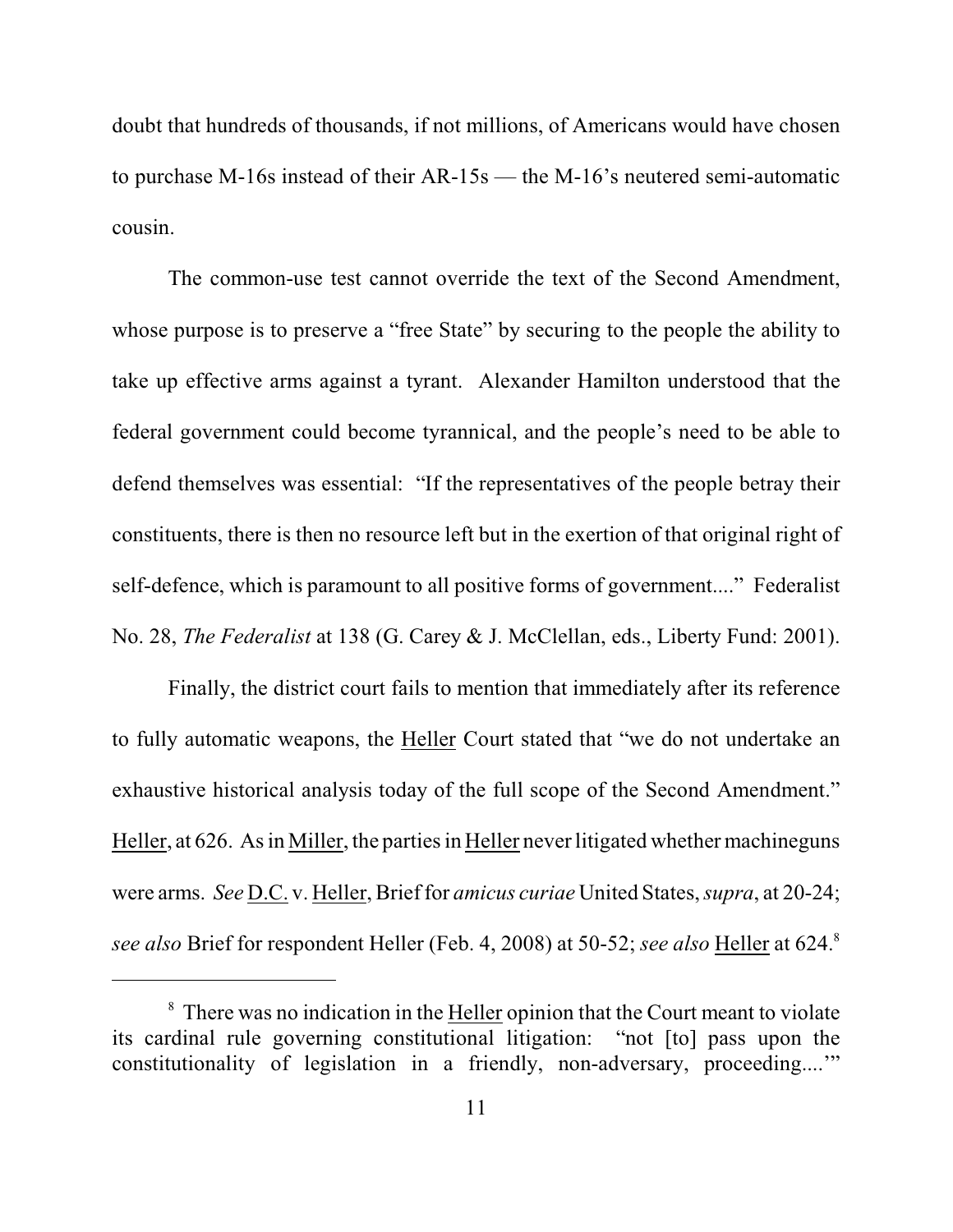Any comments in Heller about fully automatic weapons were, first and foremost, comments clarifying the scope of the issue being decided and, at worst, *dicta* — but either way, never intending to resolve or foreclose future consideration of the issue presented in this case.

# **II. THE DISTRICT COURT FALSELY CLAIMS THAT MACHINEGUNS ARE DANGEROUS AND UNUSUAL WEAPONS, WHEN REALLY THEY ARE THE LINEAL DESCENDANTS OF FOUNDING-ERA FIREARMS.**

The district court claims that machineguns are "dangerous and unusual weapons," citing Heller (erroneously) and the decisions of other courts of appeals. Palmetto at 49-50. The district court notes "the capacity of modern machine guns to fire more than 1,000 rounds per minute...." *Id.* at 50-51. The government argues that "machine guns can deliver 'murderously effective firepower' and their high rate of fire can allow 'a shooter to kill dozens of people within a matter of seconds.'" Government's Br. (Jan. 16, 2015) at \*25. The government continues that "[t]he dangers machine guns pose to public safety and to law enforcement officers warrant stringent limitations on the possession and transfer of machine guns in private hands."

*Id*.

Ashwander v. TVA, 297 U.S. 288, 346 (1936) (Brandeis, J., concurring).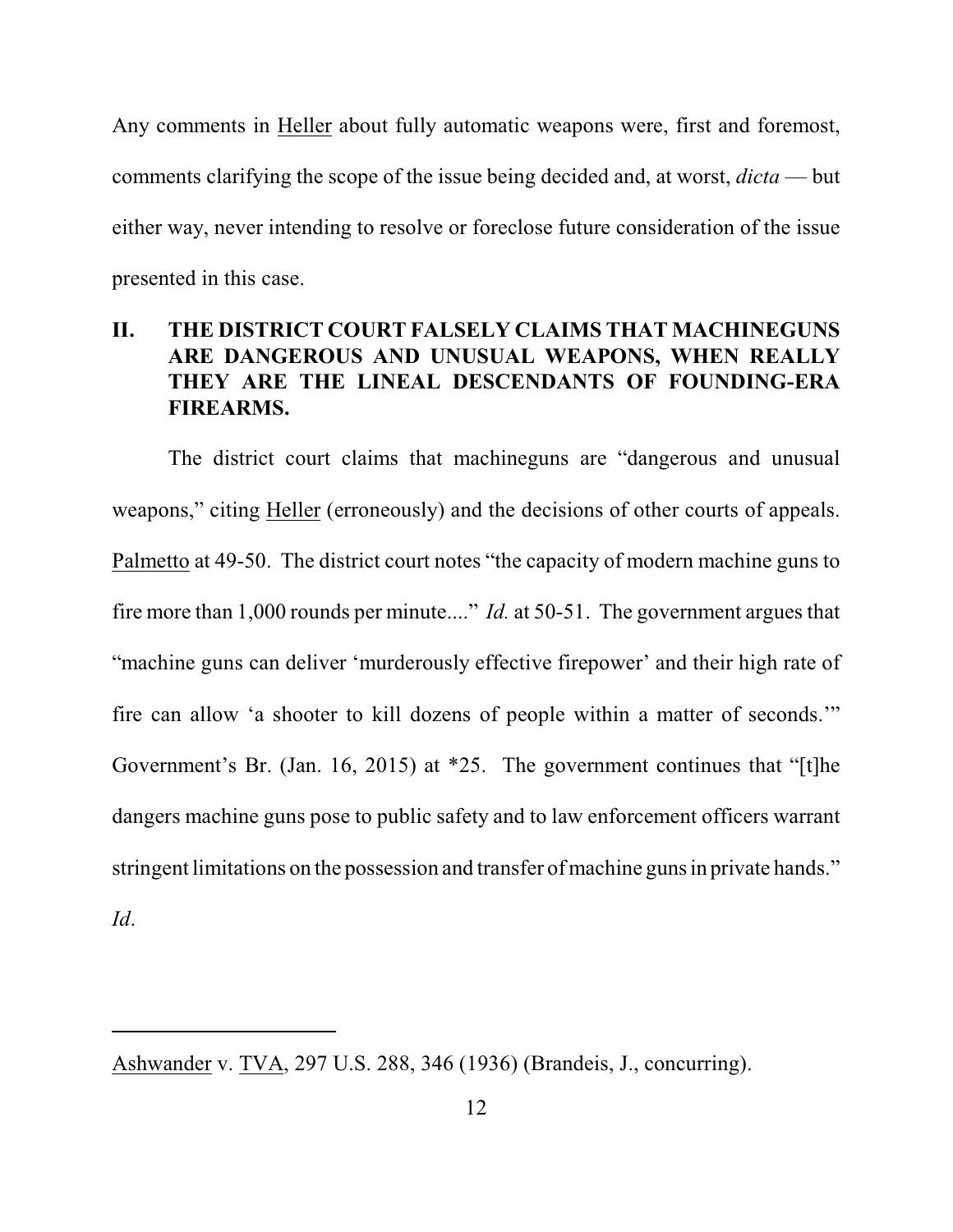Although **fully automatic** weapons like the M-16 (first deployed by the U.S. military in 1963) may seem unusual to some, their functionality is properly viewed as an evolutionary improvement over their predecessors. Indeed, at each level in the evolutionary chain of firearms over the past two centuries, one could anticipate this same objection being raised to each new advancement in the technology of firearms — that they now have become too powerful and frightening to be owned by civilians.

Presumably, when **semi-automatic** firearms were developed over a century ago, some could have claimed they were unusual and frightening when compared with the bolt-action, lever-action, pump-action, and revolver action firearms that preceded them. The famous M-1 Garand, a semi-automatic rifle with 8-round "clips" of ammunition that can be quickly loaded, became the first semi-automatic rifle to be standard issue for a nation's army in World War  $II$ . Consequently U.S. troops outclassed the limited firepower of the Soviets' fixed-magazine, bolt-action Mosin Nagants and the Germans' fixed-magazine, bolt-action Mausers.<sup>10</sup>

<sup>&</sup>lt;sup>9</sup> See B. Canfield, "The First Garands," American Rifleman, August 22, 2011, <http://www.americanrifleman.org/articles/2011/8/22/the-first-garands/>.

<sup>&</sup>lt;sup>10</sup> See "M1 Garand .30 Caliber Semi-automatic Rifle: Principal Rifle of World War II," World War 2 Headquarters, [http://worldwar2headquarters.com/HTML/](http://worldwar2headquarters.com/HTML/weapons/american/garand.html) [weapons/american/garand. html](http://worldwar2headquarters.com/HTML/weapons/american/garand.html) ("A well trained soldier could place 32 rounds per minute on target, more than twice the number of rounds that could be well aimed and fired from a bolt action rifle in one minute.").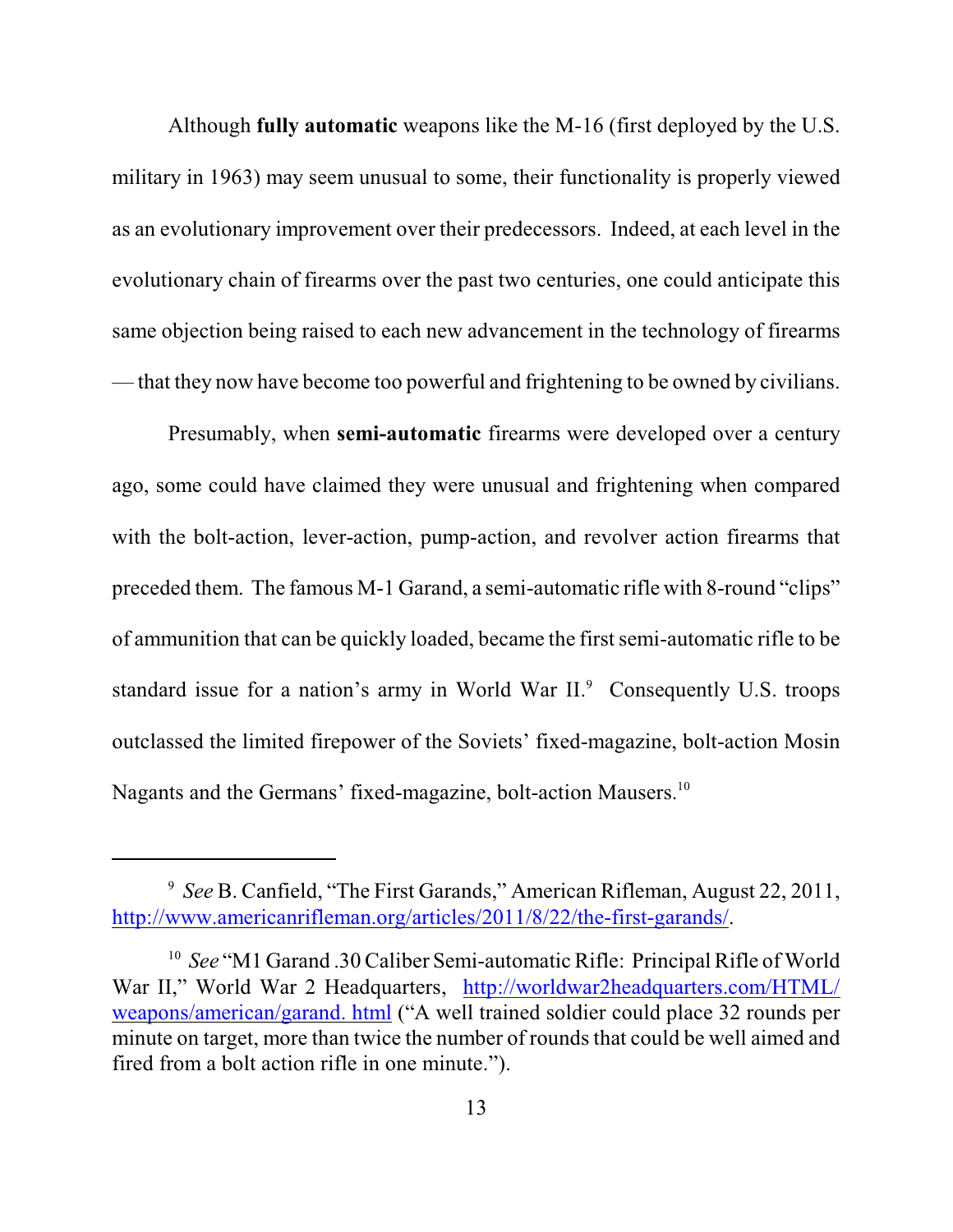When "repeating" arms became popular roughly one and one-half centuries ago, their firepower seemed incredible to some, since such weapons "gave a single man the firepower of a dozen marksmen armed with muzzle-loading muskets."<sup>11</sup> Henry Repeating Arms Company marketed its lever-action rifles as being able to fire "sixty shots per minute." B. Wexler, 50 Guns that Changed America: An Illustrated Guide (Skyhorse Publishing: 2015) at 65. Indeed, "[d]ue to its revolutionary design and rapid rate of fire, the Henry quickly found popularity both with the military and civilian purchasers." *Id.* at n.19.

And when the firearm cartridge itself — consisting of a bullet, powder, casing, and primer all contained in a single unit — gained a foothold in the mid- to late 1800's, this development also greatly increased a weapon's rate of fire. Some breechloading rifles were found to have a 250 percent faster rate of fire than muzzle-loading rifles that had preceded them, which required that each component be loaded individually. Wexler at 56. And with muzzle-loading muskets and long rifles, we have come back full circle to the weapons used during the founding era when the Second Amendment was ratified.

<sup>&</sup>lt;sup>11</sup> <https://www.henryrifles.com/henry-history/>.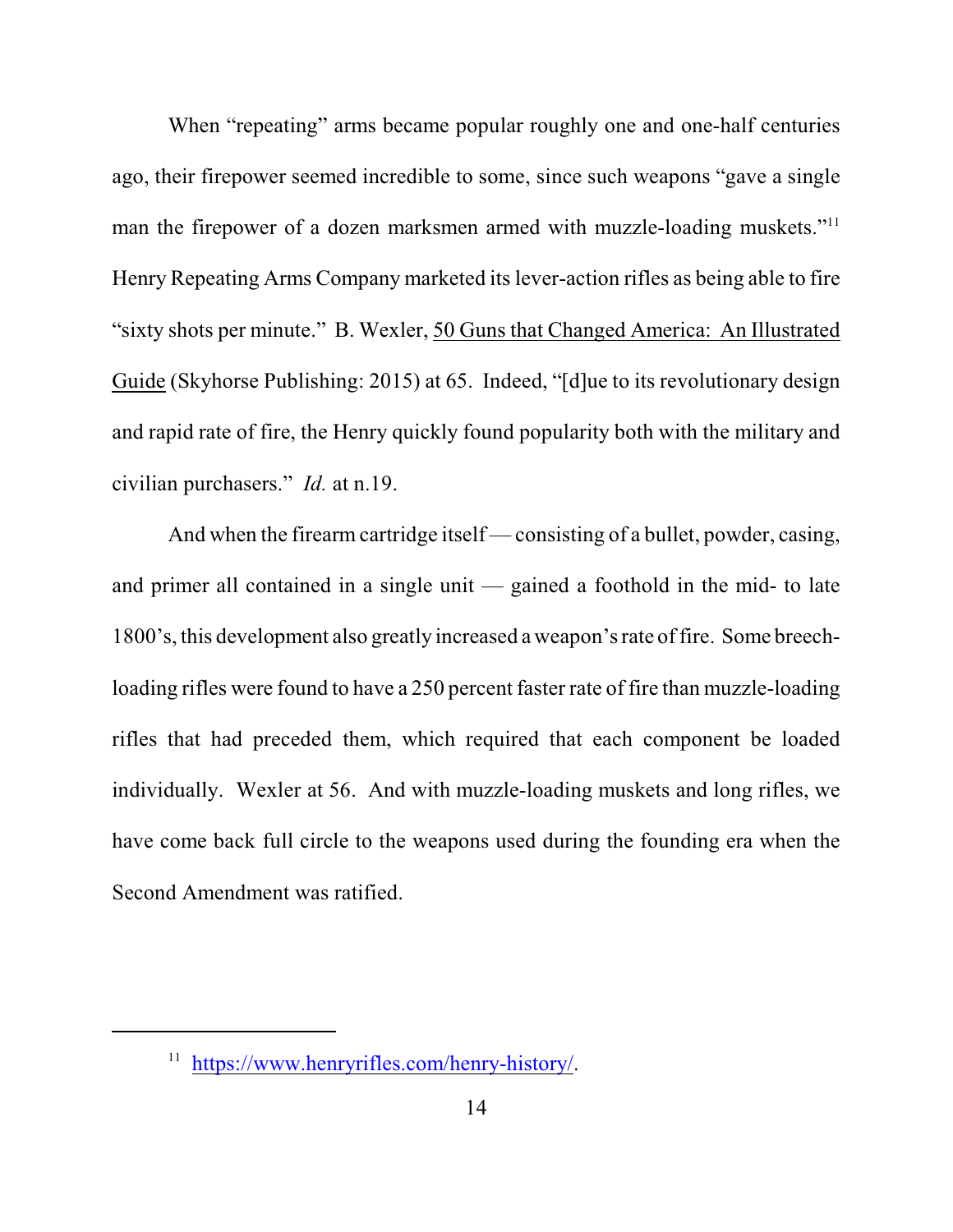At each step along their evolutionary chain,  $12$  the same claims about lethality, rate of fire, and effectiveness could be made that are now being made by the government regarding machineguns: that these "new" firearms have a rate of fire far in excess of those available from their predecessors. That puts these "new" firearms on a different plane than those which came before. To use the government's words, each generation of "new" firearms have "murderously effective firepower" compared to the last generation of firearms. These "new" firearms enable the shooter to engage a far greater number of targets more effectively than their predecessors. But Heller rejected such arguments as:

bordering on the frivolous, that only those arms in existence in the 18th century are protected by the Second Amendment. We do not interpret constitutional rights that way. Just as the First Amendment protects modern forms of communications, ... and the Fourth Amendment applies to modern forms of search, ... the Second Amendment extends, prima facie, to all instruments that constitute bearable arms, even those that were not in existence at the time of the founding.<sup>13</sup> [Id. at 582.]

 $12$  This section is not intended to give a comprehensive history of the development of modern small arms. Volumes have been written on that subject. The point here is to give some examples of the many types of firearms that, in their day, were considered to provide revolutionary improvements in firepower, yet today seem all but obsolete.

<sup>&</sup>lt;sup>13</sup> Conversely, the Marzzarella panel snubbed its nose at Heller, concluding that firearm serial number requirements are constitutional because "[i]t would make little sense to categorically protect a class of weapons bearing a certain characteristic when, at the time of ratification, citizens had no concept of that characteristic or how it fit within the right to bear arms." *Id.* at 94.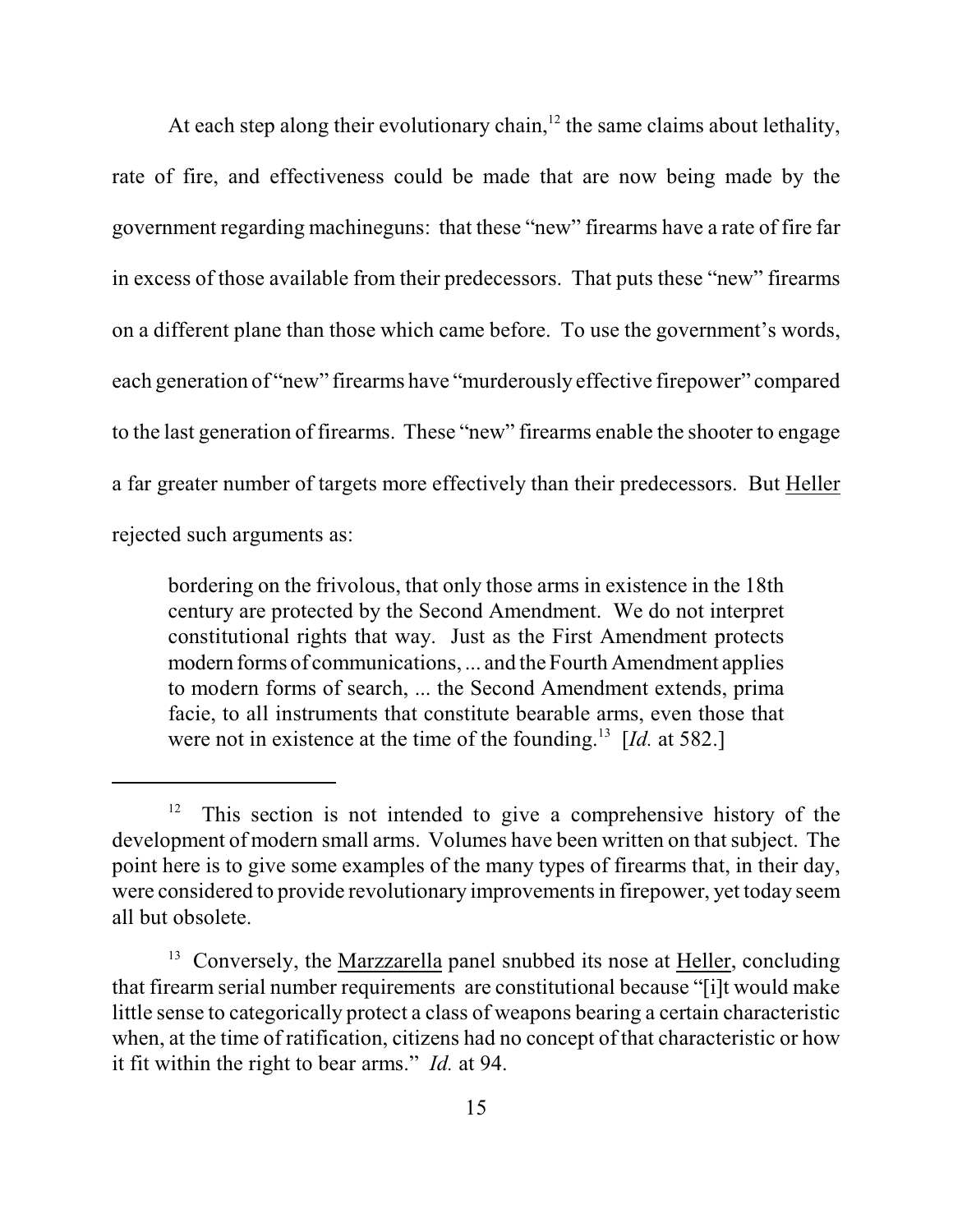## **III. THIS COURT SHOULD DETERMINE THAT MACHINEGUNS ARE WITHIN THE SCOPE OF THE SECOND AMENDMENT, AND SHOULD NOT APPLY MARZZARELLA'S INTEREST-BALANCING TEST TO SIDESTEP THAT FINDING.**

The district court actually began its Second Amendment analysis in a way increasingly unusual compared to many other federal courts — it quoted the text of the Second Amendment. Palmetto at 32. The district court also correctly recognized and enunciated the proper framework for analyzing Second Amendment issues: "[t]he Supreme Court reached Heller's holding ... by parsing the Amendment's text, reviewing analogous state statutes and constitutions, and tracking the Amendment's historical understanding." Palmetto at 41.

However, while off to a good start, the district court quickly veered off track, deferring to an entirely different mode of analysis that it recognized was "devised" (*i.e.*, "contrived," "invented," or "imagined") by a prior panel of this Court. *Id.* at 44. Rather than using what has become known as the Heller "text, history, and tradition" framework, $14$  the district court deferred to the "two-part test" invented by the Marzzarella panel (Palmetto at 44), Step Two of which requires judges to engage in precisely the "judge-empowering 'interest-balancing inquiry'" that Heller forbids. Heller at 634.

<sup>&</sup>lt;sup>14</sup> See Heller v. District of Columbia, 670 F.3d 1244, 1271 (D.C. Cir. 2011) (Kavanaugh, J. dissenting).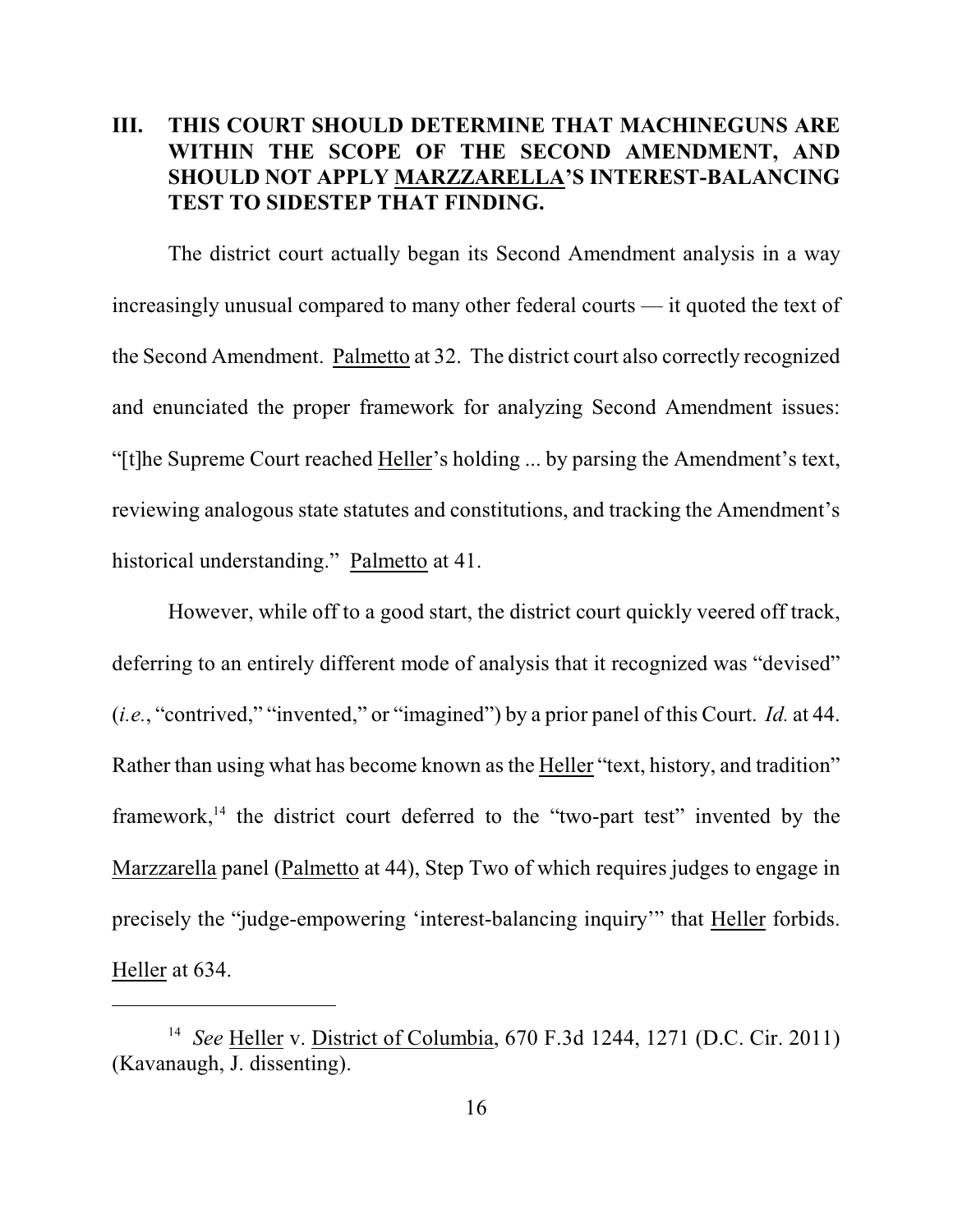In this case, the district court did not find it necessary to reach Step Two of that balancing test, having found under Step One that machineguns do not even fall within Second Amendment protection. Palmetto at 48. However, having deferred to the Marzzarella test, the district court indicated that it was poised to engage in balancing should Step Two become necessary.

If this panel is to find, consistent with the analysis above, that machineguns are "bearable arms" within the scope of the Second Amendment's protection, it should not then give in to the temptation to engage in Marzzarella's Step Two balancing test<sup>15</sup> — subordinating express constitutional rights to vague, amorphous policy notions of public safety and crime prevention. Indeed, in Marzzarella, a panel of this Court claimed that "we need not decide whether Marzzarella's right to bear arms was infringed ... [b]ecause we conclude  $\S 922(k)$  would pass constitutional muster even if it burdens protected conduct...."" *Id.* at 95. This is a startling conclusion, since the Second Amendment text declares unequivocally that Marzzarella's right "shall not be infringed." The Second Amendment does not say "shall not be infringed unless it seems reasonable," or "shall not be infringed unless the law meets the appropriate

<sup>&</sup>lt;sup>15</sup> A "test for assessing firearm bans that eviscerate many of the protections recognized in *Heller* and *McDonald*." Friedman v. Highland Park, 577 U.S. \_\_\_ (2015) (No. 15-133) (Thomas, J. dissenting from denial of certiorari) (Dec. 7, 2015) at 4.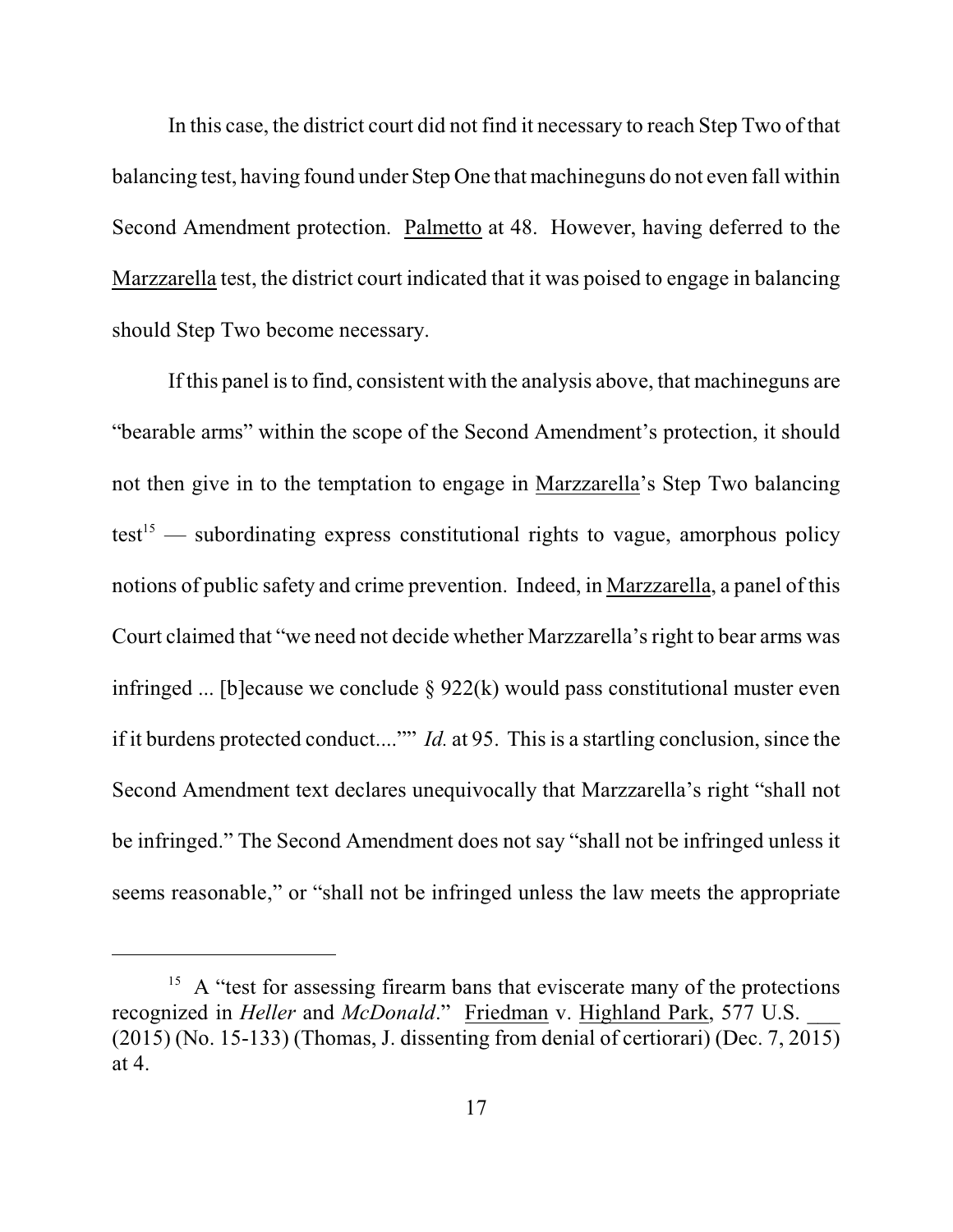standard of scrutiny." Once a court has determined that a right that shall not be infringed has, in fact, been infringed, the case is over, and the statute must be struck down. Remarkably, the Marzzarella panel recognized that the challenged statute infringed Second Amendment rights, taking no action because "§ 922(k) does not come close to th[e] level of infringement [found in Heller]." *Id.* at 97. Without explanation, the panel appointed to itself the power to uphold a federal law that infringed a right that the Constitution states "shall not be infringed."<sup>16</sup>

Disregarding the constitutional text, the Marzzarella panel instead decided that First Amendment balancing tests should govern Second Amendment challenges (*id.*

<sup>&</sup>lt;sup>16</sup> Unfortunately, the Third Circuit panel is not the only federal court that has permitted the unconstitutional "infringement" of a right that the Founders declared "shall not be infringed." *See* Peruta v. San Diego, 678 F. Supp. 2d 1046, 1055 (S.D. Cal. 2010) (noting that "by imposing a 'good cause' requirement before a concealed weapon's [sic] permit can be issued, the State undoubtedly infringes Plaintiff's right to 'possess and carry weapons in case of confrontation,'" but then stating that "[f]or such infringement to pass constitutional muster, Defendant must at the very least demonstrate that it is necessary ...."); *see also* Kolbe v. O'Malley, 42 F. Supp. 3d 768, 789 (D. Md. 2014) (after "assum[ing] the Firearm Safety Act infringes on the Second Amendment," ruling that its infringement upon the right to keep and bear arms could be justified under intermediate scrutiny as a means to better ensure Maryland's public safety ends.); *see also* Harris v. Silvester, 2013 U.S. Dist. LEXIS 172946 at \*8-9 (noting that the defendant "at a minimum concedes that [the law] is a burden and/or infringement on the right to keep and bear arms," but still holding a trial before ultimately deciding that the statute had **too severely infringed** Second Amendment rights without doing enough to further California's alleged interests. (41 F. Supp. 3d 927, 962, 964, 967, 970, 971 (E.D. Cal. 2014)).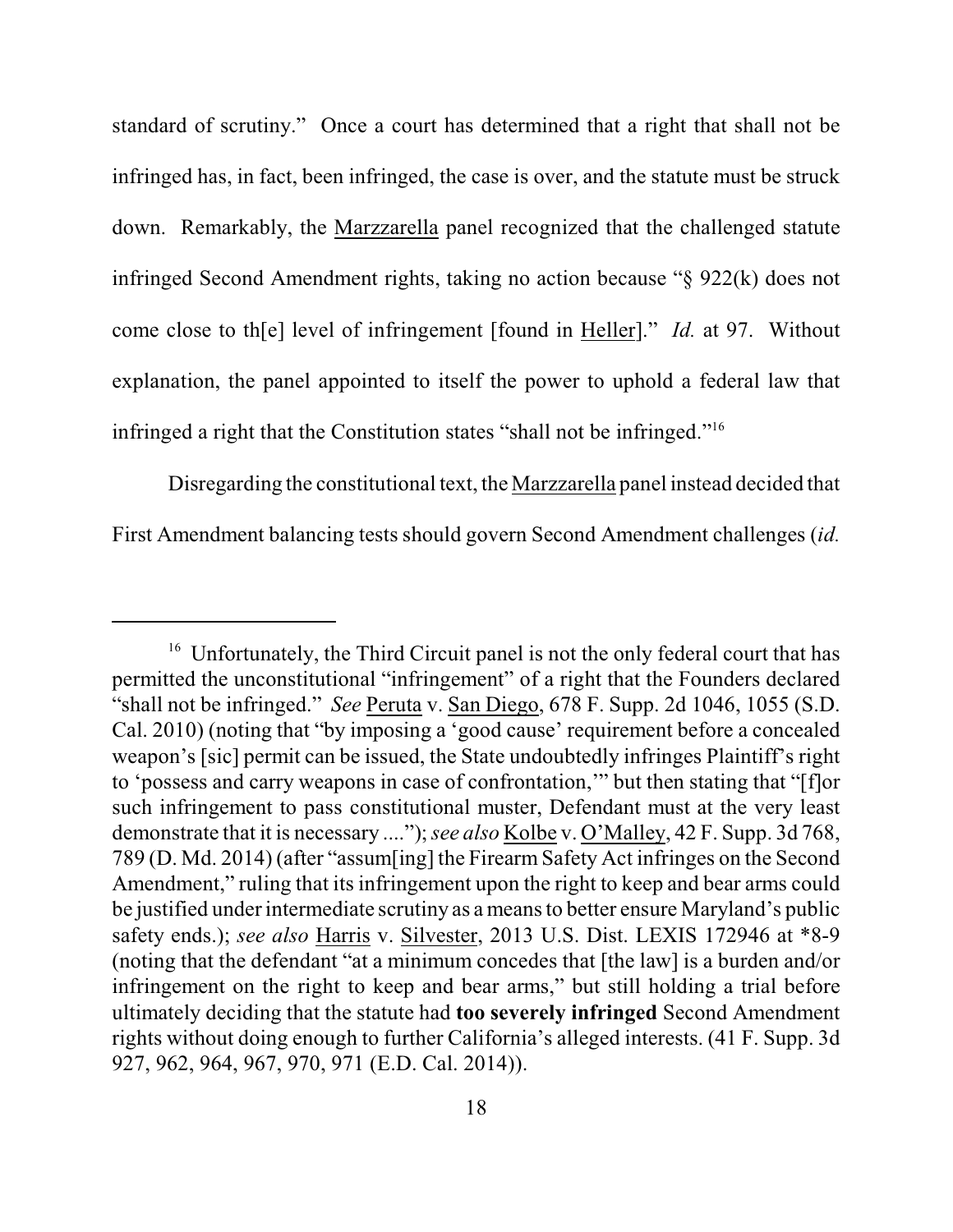at 89, 96-97), $17$  that the First Amendment test of "intermediate scrutiny" was the appropriate test to apply (*id.* at 97), and that the challenged statute met the requirements under both intermediate and strict scrutiny (*id.* at 98, 99).

Step One of the two-step test "ask[s] whether the challenged law imposes a burden on conduct falling within the scope of the Second Amendment's guarantee." Marzzarella, 614 F.3d at 89. Indeed, that first step should be the only step — either the conduct is within the scope of Second Amendment protection, or it is not; either Second Amendment rights are infringed, or they are not; and thus a law is either unconstitutional, or it is not. However, if the law burdens Second Amendment conduct, Step Two invented by the Marzzarella panel "evaluate[s] the law under some form of means-end scrutiny" and, "[i]f the law passes muster under that standard, it is constitutional." *Id.* Step Two thus replaces the Second Amendment's standard of "shall not be infringed" with theCourt's test of "intermediate or strict scrutiny." This allows courts to avoid results that the Constitution requires, but which some judges appear not to like.

 $17$  During oral argument in Heller, Chief Justice Roberts showed no patience with importing First Amendment balancing tests to decide Second Amendment issues, calling them "baggage." District of Columbia v. Heller Oral Argument (Mar. 18, 2008), p. 44, ll. 5-23 (emphasis added).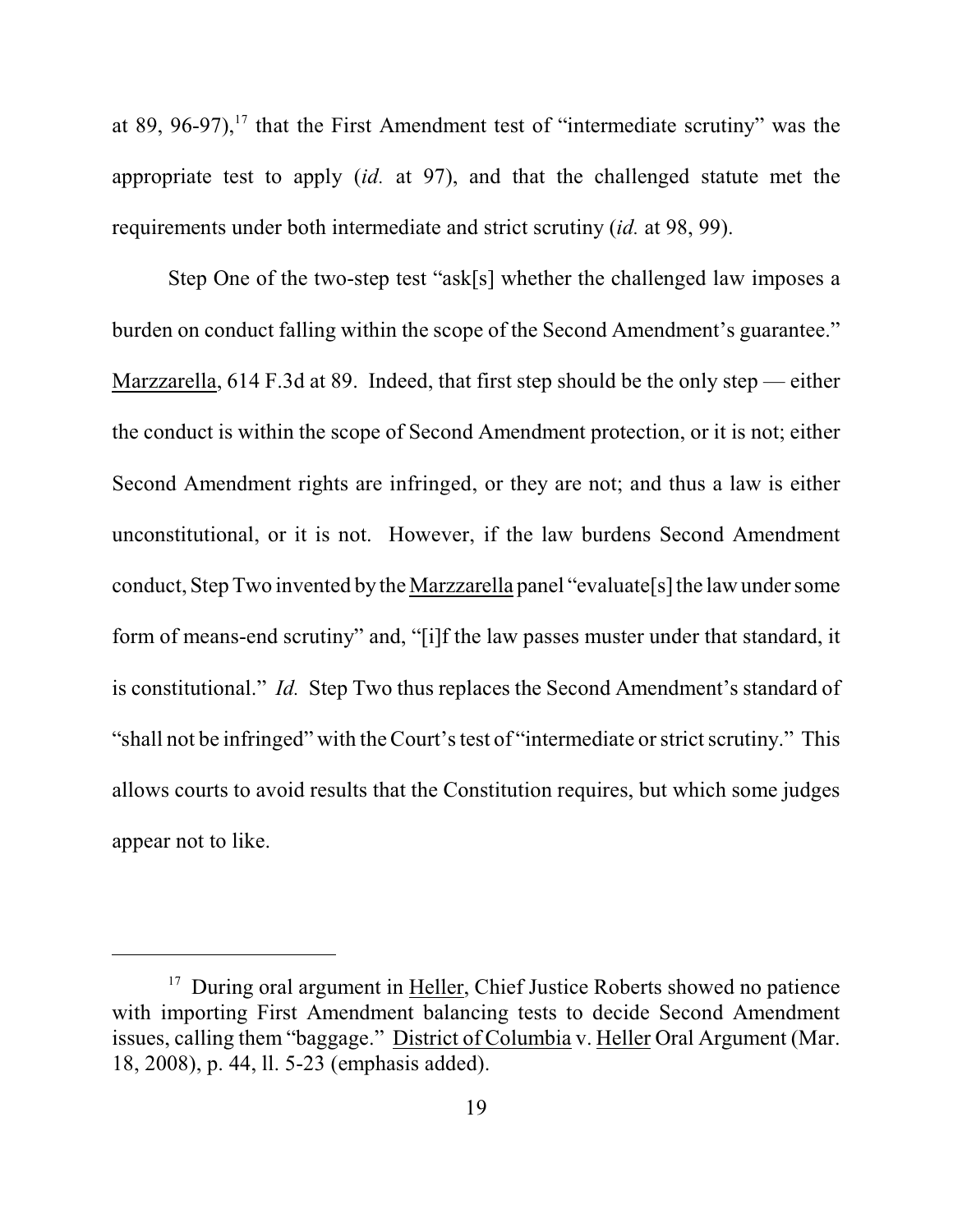Since the Heller decision, too many federal judges have not been content to give the unambiguous words of the Second Amendment their simple, plain meaning, choosing instead to devise multi-part tests by which judges empower themselves to substitute their judgment for those who wrote and ratified the Second Amendment. Complicating Heller with a judge-created "step two," many federal judges first use something of a sliding scale to decide whether a given law "burdens" (infringes) what they categorize as either "core" or non-"core" Second Amendment conduct. *See, e.g.,* Harris v. Silvester, 41 F. Supp. 3d 927, 961 (E.D. Cal. 2014). This treats Second Amendment rights as concentric layers of an onion, with the microscopic "core" right being Heller's narrow factual holding precluding complete bans on ownership of handguns for self-defense in the home. *Id.* Judges then use another sliding scale to decide, according to their individual sensibilities, how severe the burden on the protected conduct seems to them. *Id.* Then, adding onto these multiple layers of subjective analysis, judges reject the Heller majority opinion and instead follow the lead of Justice Breyer's Heller dissent, deciding whether to apply either a strict scrutiny or intermediate scrutiny balancing test. *Id*. The Second Amendment, however, grants federal judges no such authority.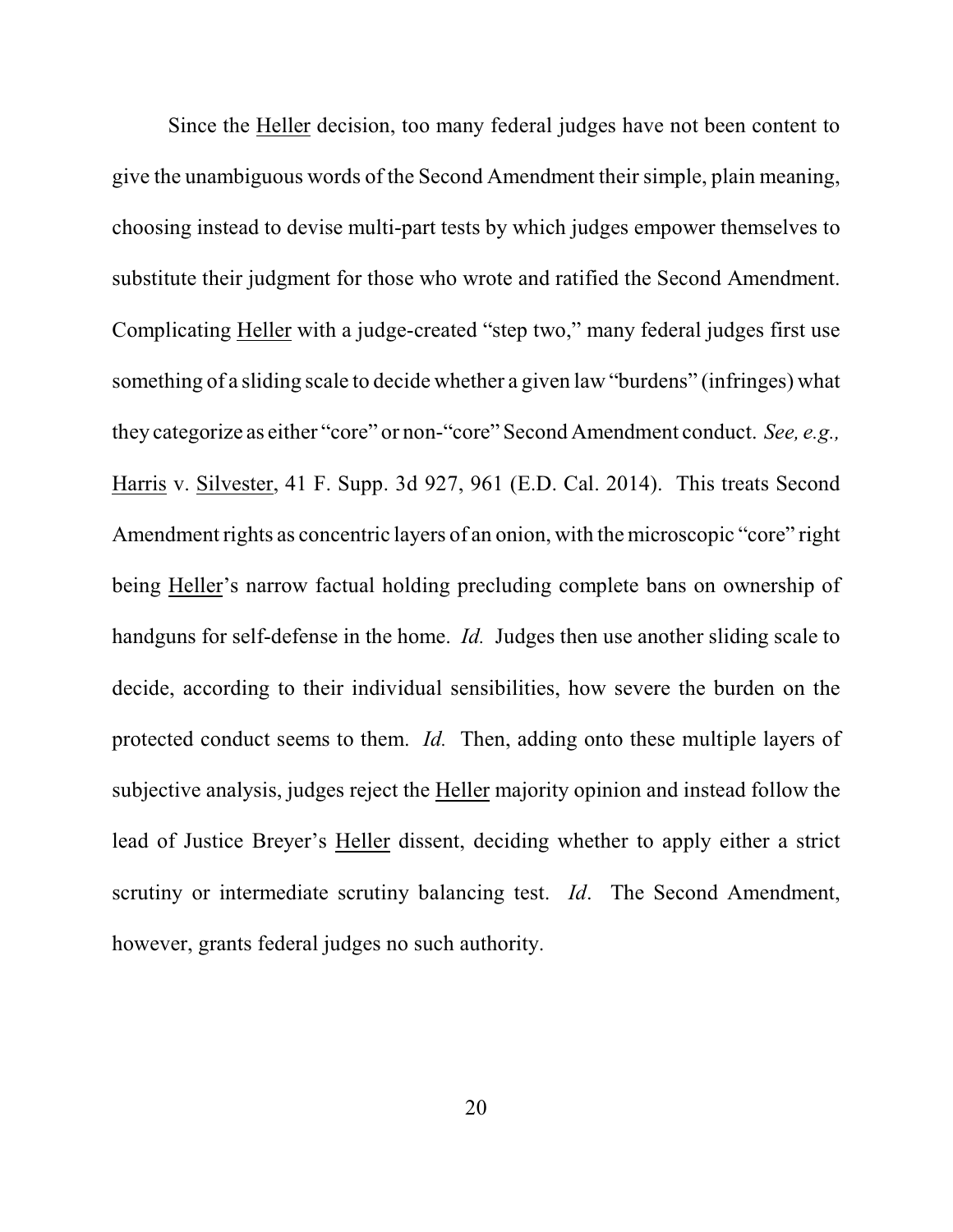### **CONCLUSION**

Because M-16s are "bearable arms" which are the lineal descendants of the weapons brought to muster on the village green by founding-era militiamen, the district court erred when it concluded that such firearms are not even within the scope of the Second Amendment. This panel should interpret the Second Amendment in a matter consistent with the approach mandated in the Heller case. Under Miller, bearable arms that are "ordinary military equipment" (like the M-16) are protected by the Second Amendment. Under Heller, all bearable arms (like the M-16) are "*prima facie*" protected.

Respectfully submitted,

/s/ Robert J. Olson

ROBERT J. OLSON\* WILLIAM J. OLSON HERBERT W. TITUS JEREMIAH L. MORGAN JOHN S. MILES WILLIAM J. OLSON, P.C. 370 Maple Avenue W., Suite 4 December 9, 2015 Vienna, VA 22180-5615 *Attorneys for Amici Curiae*

\*Attorney of record  $(703)$  356-5070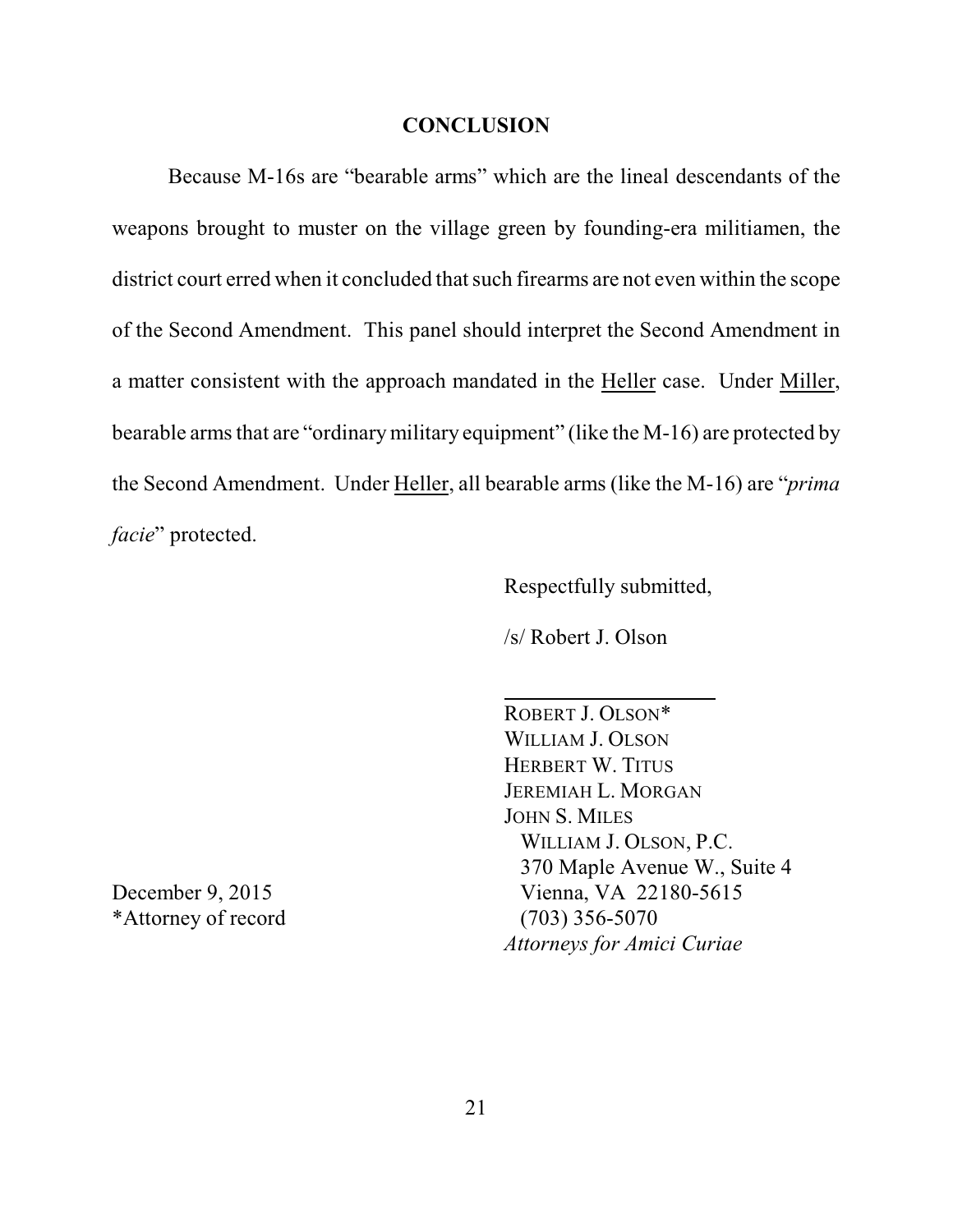### **REQUIRED CERTIFICATIONS**

IT IS HEREBY CERTIFIED:

1. That the foregoing Brief Amicus Curiae of Gun Owners of America, *et al*. in Support of Appellant and Affirmance complies with the type-volume limitation of Fed. R. App. P. 32(a)(7)(B) because this brief contains 4,936 words, excluding the parts of the brief exempted by Fed. R. App. P.  $32(a)(7)(B)(iii)$ .

2. This brief complies with the typeface requirements of Fed. R. App. P. 32(a)(5) and the type style requirements of Fed. R. App. P. 32(a)(6) because this brief has been prepared in a proportionally spaced typeface using WordPerfect version 14.0.0.756 in 14-point Times New Roman.

- 3. I am a member in good standing of the bar of this Court.
- 4. The text of the electronic brief is identical to the text in the paper copies.
- 5. The electronic brief has been scanned for viruses using Symantec Endpoint Protection version 12.1.6 and no virus was detected.

 /s/ Robert J. Olson Robert J. Olson Attorney for *Amici Curiae*

Dated: December 9, 2015